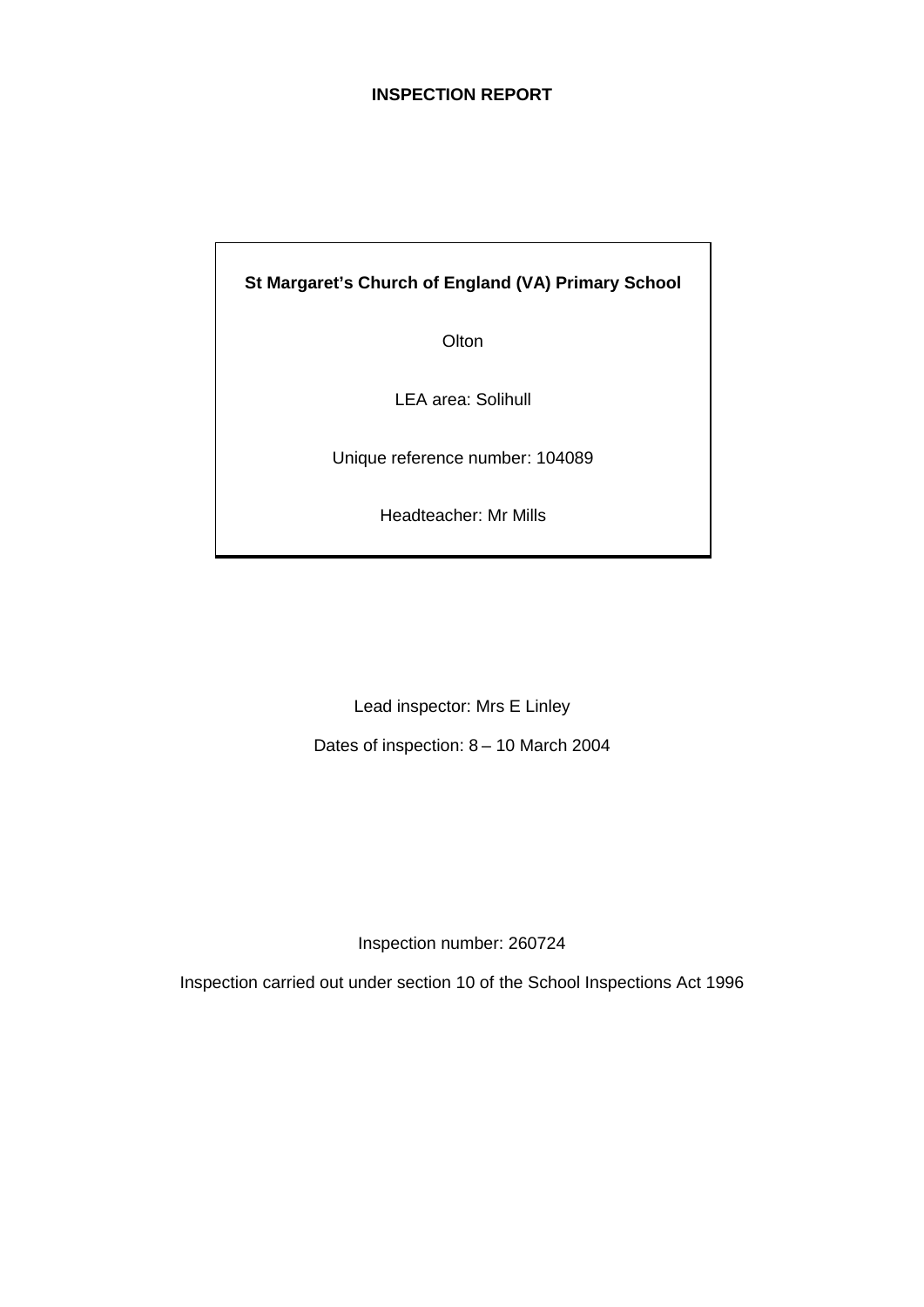#### © Crown copyright 2003

This report may be reproduced in whole or in part for non-commercial educational purposes, provided that all extracts quoted are reproduced verbatim without adaptation and on condition that the source and date thereof are stated.

Further copies of this report are obtainable from the school. Under the School Inspections Act 1996, the school must provide a copy of this report and/or its summary free of charge to certain categories of people. A charge not exceeding the full cost of reproduction may be made for any other copies supplied.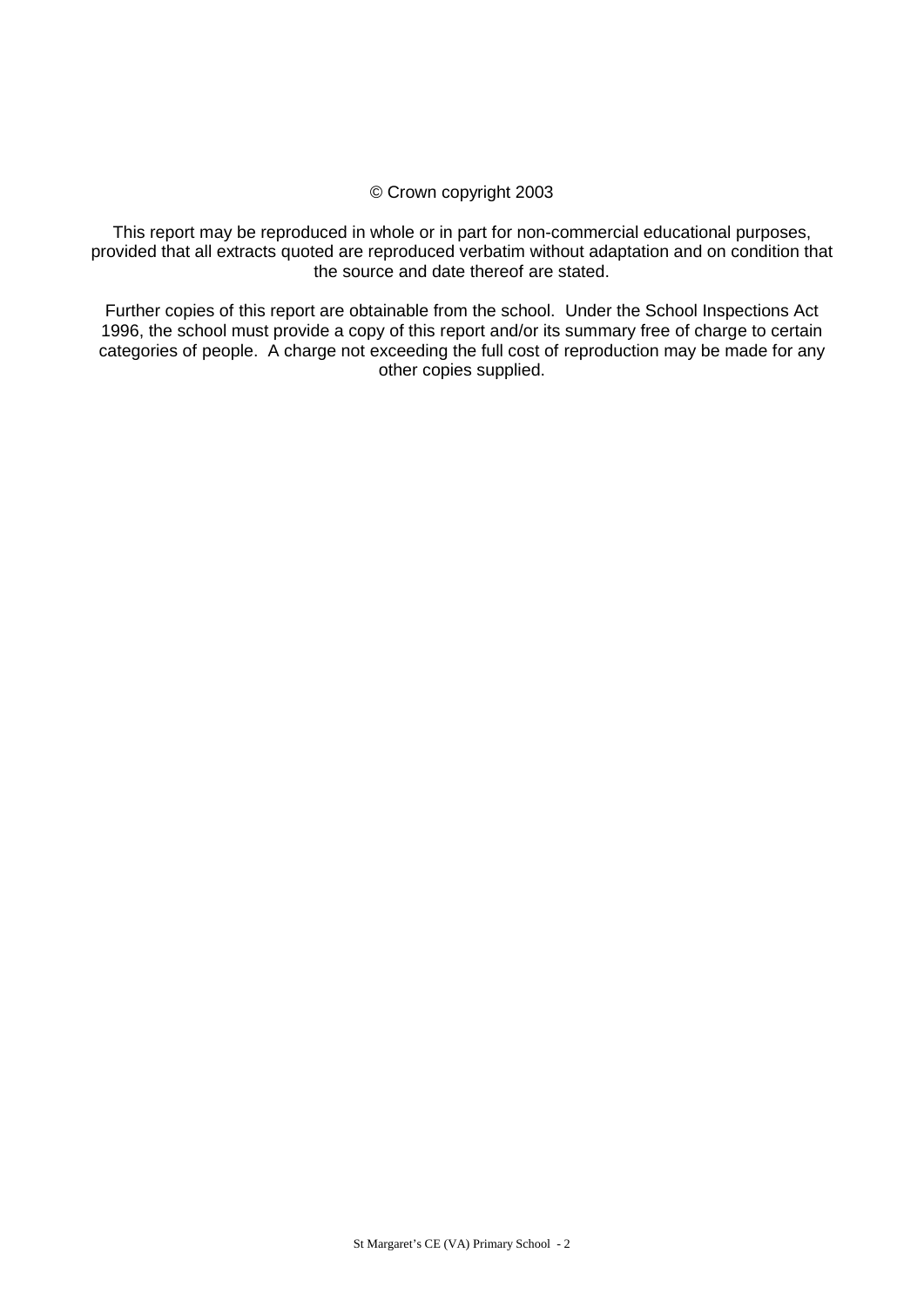# **INFORMATION ABOUT THE SCHOOL**

| Type of school:              | Primary                                             |
|------------------------------|-----------------------------------------------------|
| School category:             | <b>Voluntary Aided</b>                              |
| Age range of pupils:         | $3 - 11$                                            |
| Gender of pupils:            | Mixed                                               |
| Number on roll:              | 259                                                 |
| School address:              | Richmond Road<br>Olton<br>Solihull<br>West Midlands |
| Postcode:                    | B92 7RR                                             |
| Telephone number:            | 0121 706 5020                                       |
| Fax number:                  | 0121 707 2031                                       |
| Appropriate authority:       | Governing body                                      |
| Name of chair of governors:  | Mr A C Nicklin                                      |
| Date of previous inspection: | 12 October 1998                                     |

# **CHARACTERISTICS OF THE SCHOOL**

St Margaret's CE (VA) Primary School is an average sized primary school with nursery provision, situated in Olton, Solihull. The school serves a community that is characterised predominantly by privately owned properties. The socio-economic circumstances of the school are favourable and pupils' attainment on entry to the school is generally above average. Pupils transfer from the nursery into the reception class during the school year in which they are five years of age. However, a large percentage of pupils have joined the school at a later time than in their reception year. There are 272 pupils on roll including 25 nursery children who attend part time. Twenty seven pupils are from minority ethnic and cultural groups and the first language of 3.7 per cent of the pupils is believed not to be English; this is higher than in most schools. However, there are no pupils in the school who are at an early stage of English language acquisition. There are 4.8 per cent of pupils who are entitled to free school meals and this is below the national average. There are 29 pupils on the list of special educational need, of whom three have a formal Statement of Special Educational Need and these proportions are below the national averages**.** The school received an achievement award in 2000 and the Investors in People award in 2003. St Margaret's is also currently involved in a local education authority project on creativity in the curriculum.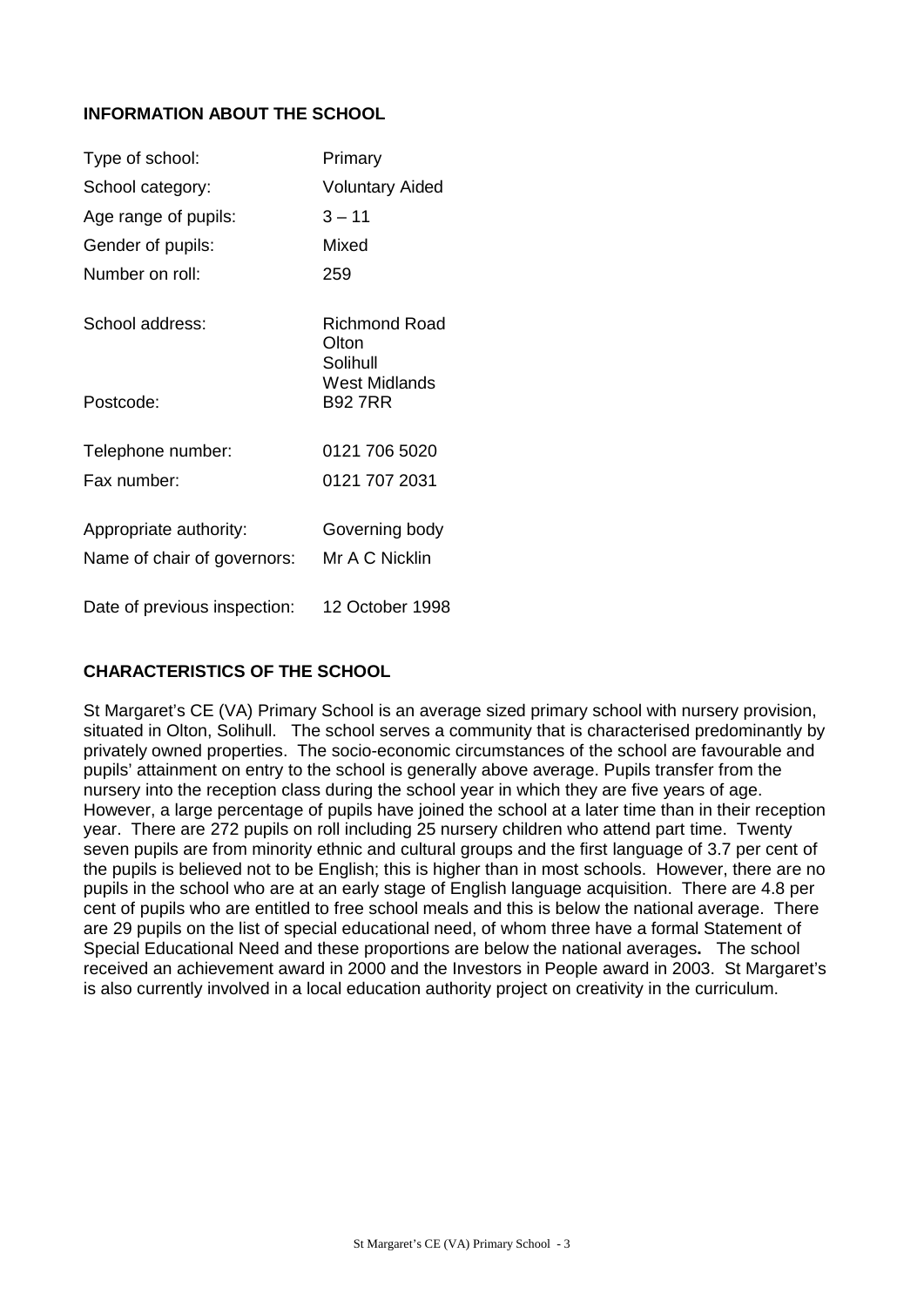# **INFORMATION ABOUT THE INSPECTION TEAM**

| Members of the inspection team |                 |                | <b>Subject responsibilities</b>                                                                                          |
|--------------------------------|-----------------|----------------|--------------------------------------------------------------------------------------------------------------------------|
| 27281                          | Mrs E Linley    | Lead inspector | History, geography and music                                                                                             |
| 9798                           | Mrs V Ashworth  | Lay inspector  |                                                                                                                          |
| 27677                          | Mrs D Davenport | Team inspector | Foundation Stage, science,<br>physical education and personal,<br>social and health education                            |
| 21585                          | Mr A Kingston   | Team inspector | Mathematics and information<br>communication technology                                                                  |
| 29686                          | Mr S Lord       | Team inspector | English, English as an additional<br>language, special educational<br>needs, art and design and design<br>and technology |

The inspection contractor was:

Focus Education (UK) Limited 113 – 115 High Street Uppermill **Saddleworth** OL3 6BD

Any concerns or complaints about the inspection or the report should be made initially to the inspection contractor. The procedures are set out in the leaflet *'Complaining about Ofsted Inspections'*, which is available from Ofsted Publications Centre (telephone 07002 637833) or Ofsted's website (www.oftsed.gov.uk).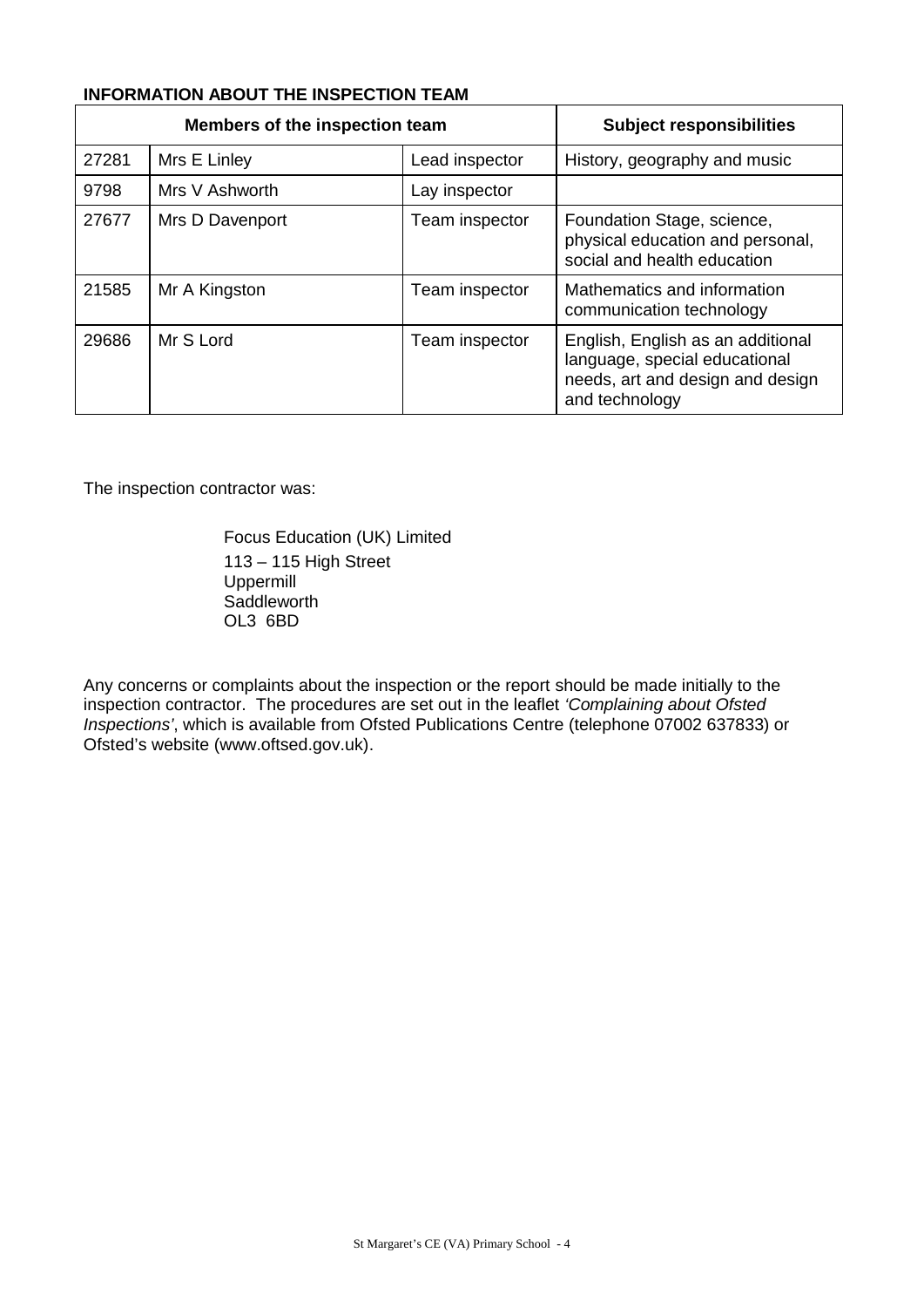# **REPORT CONTENTS**

|                                                                                                                                                                           | Page |
|---------------------------------------------------------------------------------------------------------------------------------------------------------------------------|------|
| <b>PART A: SUMMARY OF THE REPORT</b>                                                                                                                                      | 6    |
| <b>PART B: COMMENTARY ON THE MAIN INSPECTION FINDINGS</b>                                                                                                                 |      |
| <b>STANDARDS ACHIEVED BY PUPILS</b>                                                                                                                                       | 8    |
| Standards achieved in areas of learning and subjects                                                                                                                      |      |
| Pupils' attitudes, values and other personal qualities                                                                                                                    |      |
| <b>QUALITY OF EDUCATION PROVIDED BY THE SCHOOL</b>                                                                                                                        | 11   |
| Teaching and learning<br>The curriculum<br>Care, guidance and support<br>Partnership with parents, other schools and the community                                        |      |
| <b>LEADERSHIP AND MANAGEMENT</b>                                                                                                                                          | 15   |
| <b>PART C: THE QUALITY OF EDUCATION IN AREAS OF LEARNING AND</b><br><b>SUBJECTS</b><br>AREAS OF LEARNING IN THE FOUNDATION STAGE<br><b>SUBJECTS IN KEY STAGES 1 and 2</b> | 18   |
| <b>PART D: SUMMARY OF THE MAIN INSPECTION JUDGEMENTS</b>                                                                                                                  | 30   |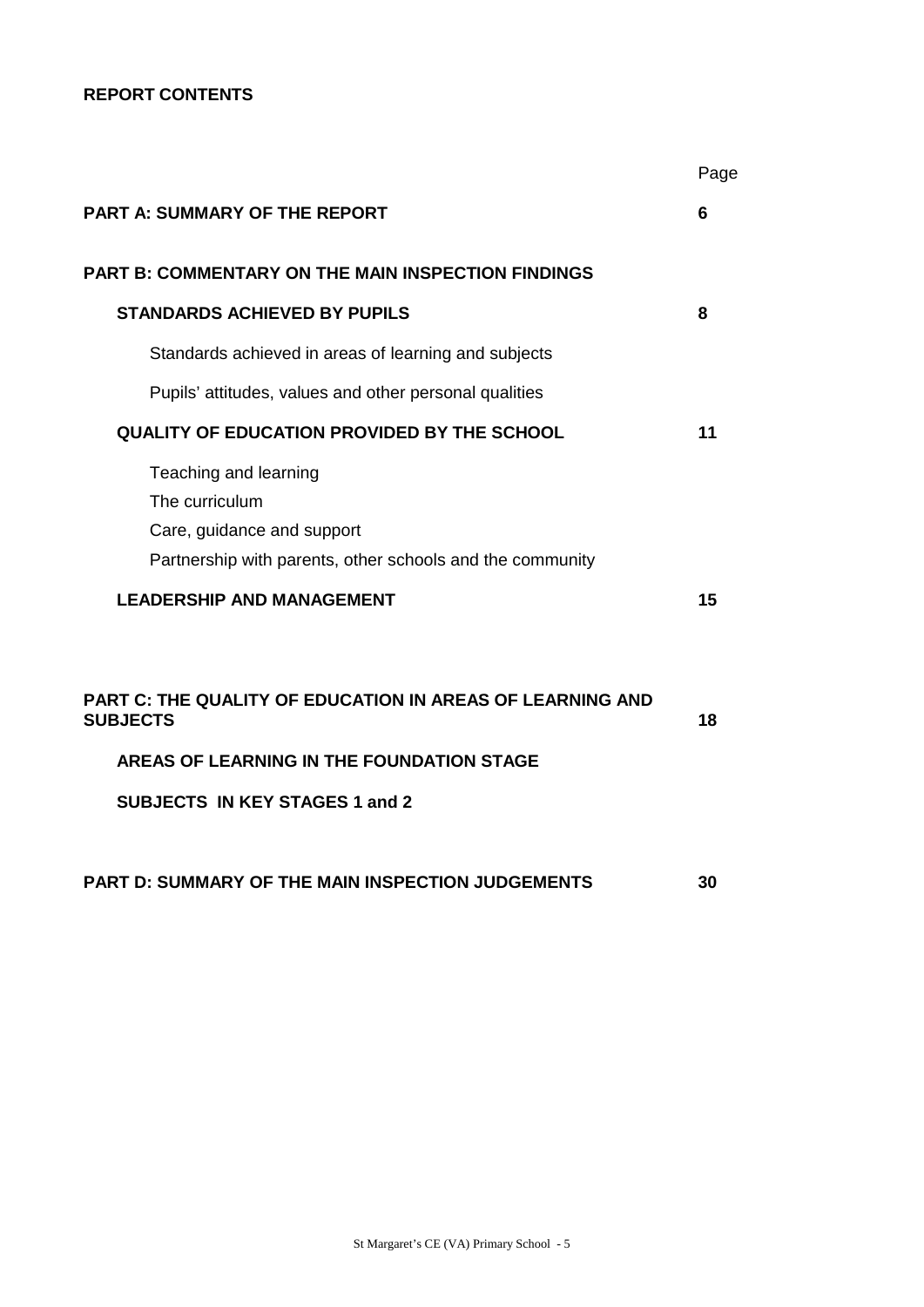# **PART A: SUMMARY OF THE REPORT**

# **OVERALL EVALUATION**

**This is an effective and inclusive school**. As a result of good teaching, pupils achieve well. Standards achieved in English among the eleven year olds are well above average. Literacy skills are very well developed and this is a feature of pupils' good written work in history at this age. Standards of attainment in mathematics and information and communication technology are above average and they are satisfactory in science. The school offers a good quality of education; its leadership and management is good and the school provides good value for money.

The school's main strengths and weaknesses are:

- The school's ethos for learning is good
- Standards achieved are good overall, although standards in science should be higher
- The quality of teaching and learning is good
- Leadership and management is good
- Provision for pupils with special educational needs is very good
- The quality of care is good
- Pupils have good attitudes to learning and behave well
- Relationships throughout the school are good.

The school has developed well overall since its last inspection. Good progress had been made in raising standards in both English and ICT although standards in science have declined and are now average. Pupils' behaviour and attitudes to learning are much improved and are now good. Provision for pupils' spiritual and cultural development has improved and is now satisfactory. Provision for pupils with special educational needs is very good and pupils are provided for effectively both in lessons and in withdrawal groups; as a result, they achieve very well in relation to their capability. Teaching and learning is now good overall although the challenge for potentially more able pupils remains an area for development. Curriculum guidance has been updated and now supports teachers' planning more appropriately. Leadership and management have improved and are now good.

# **STANDARDS ACHIEVED**

| Year 6 results                                            |      |                 |      |      |  |  |  |
|-----------------------------------------------------------|------|-----------------|------|------|--|--|--|
| <b>Results in National</b><br>Curriculum tests at the end |      | similar schools |      |      |  |  |  |
| of Year 6, compared with:                                 | 2001 | 2002            | 2003 | 2003 |  |  |  |
| English                                                   |      | $\mathsf{H}$    | A    | B    |  |  |  |
| mathematics                                               | А*   | H               | в    |      |  |  |  |
| science                                                   |      | В               |      |      |  |  |  |

*Key: A – well above average; B – above average; C – average; D – below average; E – well below average*

*Similar schools are those with similar percentages of pupils eligible for free school meals*

**Pupils' achievement is good.** Attainment on entry is above average. Children make a good start in the Foundation Stage and the majority of children are likely to exceed the goals that they are expected to reach by the end of their year in reception. Pupils achieve well and in Year 2 they are achieving above average levels in speaking and listening, reading and writing and mathematics. Pupils make good progress in Years 3 to 6 by which time standards achieved are well above national expectations in English and are above average in mathematics and ICT. The school has a proportion of pupils with English as an additional language, however, none are at an early stage of English acquisition. The pupils with English as an additional language have competence in English language skills comparable to that of their peers. Standards achieved in science by pupils in Years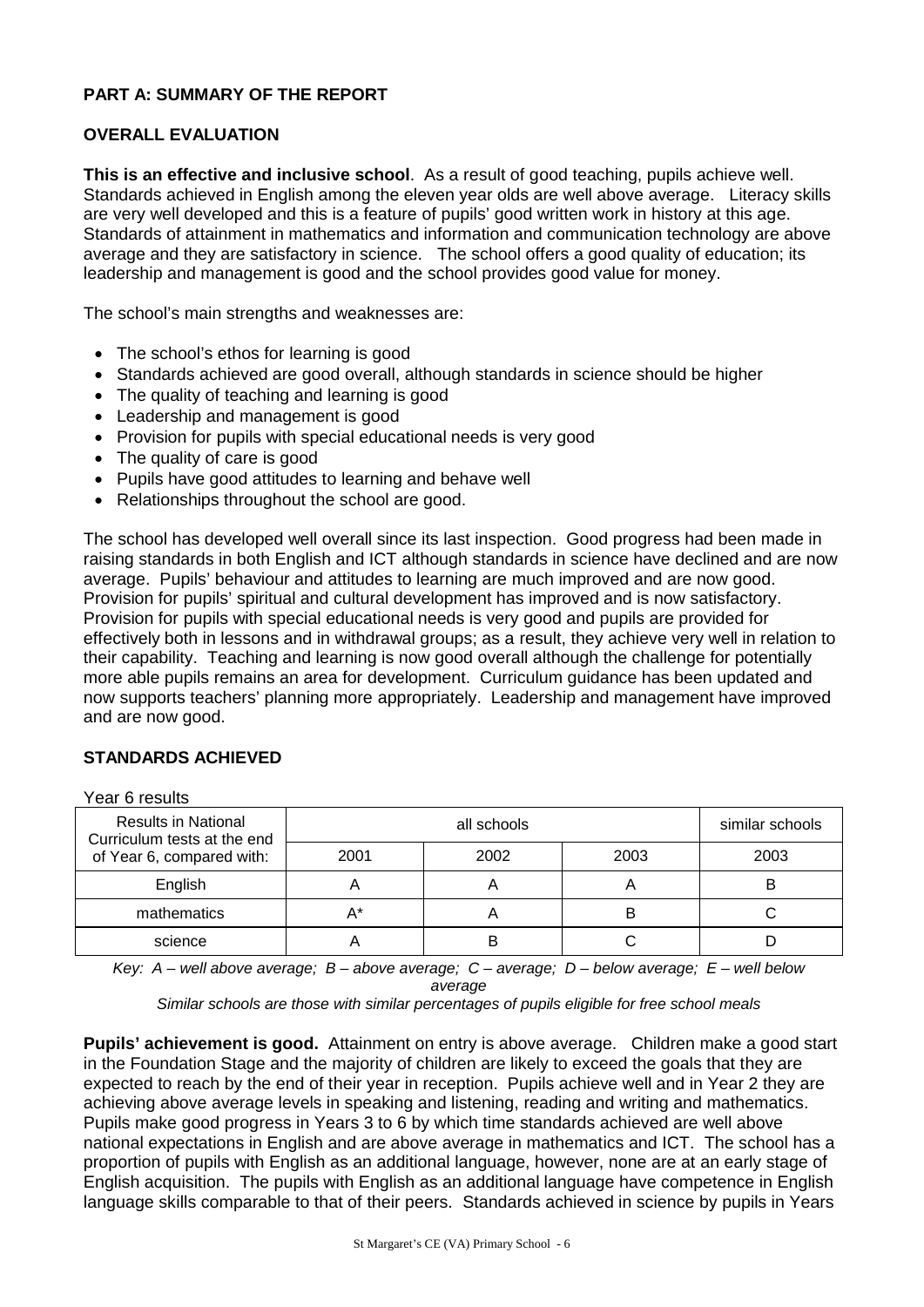1 to 6 are average but, given the pupils' capability, they should be higher. Pupils' achievement in design technology and physical education is satisfactory. During the time of the inspection insufficient evidence was available to judge provision and standards achieved in art and design, history, geography and music.

**Spiritual, moral, social and cultural development are satisfactory overall** and this demonstrates improvement since the last inspection. The ethos of the school is good and this promotes the good relationships that exist throughout school. Staff have high expectations of pupils' conduct and as a result, pupils behave well. Pupils are positive about school life and they have good attitudes to learning. Attendance is well above average.

# **QUALITY OF EDUCATION**

**The quality of education is good. The quality of teaching is good overall**; however, some teachers do not challenge the potentially more able pupils sufficiently to enable them to achieve their best and this is one of the reasons why standards in science are not high enough. Very good use is made of teaching assistants and they make a very positive contribution to pupils' learning. Teachers use an appropriate range of assessment strategies to track pupils' progress; however, marking is not used consistently well throughout the school to aid pupils' next steps in learning. The school provides a satisfactory curriculum to develop pupils both academically and socially; it is enriched by a good range of learning opportunities. The creativity project is making a positive impact in Year 3, and as a result, effective links are being made between subjects. Provision for pupils with special educational needs and those who do not have English as their home language is very good. A good level of care is provided for the emotional and physical needs of the pupils. Information to parents is good overall and parents are very supportive of the school. Links with the community are good and with local schools are satisfactory.

# **LEADERSHIP AND MANAGEMENT**

**The leadership and management of the school are good overall.** The leadership of the headteacher is good and he is supported satisfactorily by key staff. The school's ethos is good and is underpinned by a clear vision for its future. The management of the school is good. Monitoring and evaluation of the performance of staff and the quality of education are good overall. Coordinators' roles are improving and now include appropriate strategies for self-evaluation. Governance is good. Governors show a good understanding of the school's strengths and weaknesses and they are fully committed to supporting the school to raise standards.

# **PARENTS' AND PUPILS' VIEWS OF THE SCHOOL**

Parents expressed very positive views about the school. A minority of parents had concerns about information from school relating to homework and inconsistencies between classes in its use. Particular strengths in homework practice were noted in Year 3 and the inspection team concurs with parents' views about the inconsistency that exists in practice between classes. Pupils have very positive views about their school. They speak enthusiastically about their friends and the activities they like. However, a significant minority of pupils indicated through questionnaires and in discussion that some of their lessons were not as interesting as they might be.

# **IMPROVEMENTS NEEDED**

The most important things the school should do to improve are:

raise standards achieved in science throughout the school by:

- improving the quality of teaching and learning by adopting a range of teaching strategies to increase pupils' involvement and interest and by ensuring that potentially more able pupils are sufficiently challenged
- reviewing and modifying as appropriate the length of science lessons to ensure pupils' interest is maintained.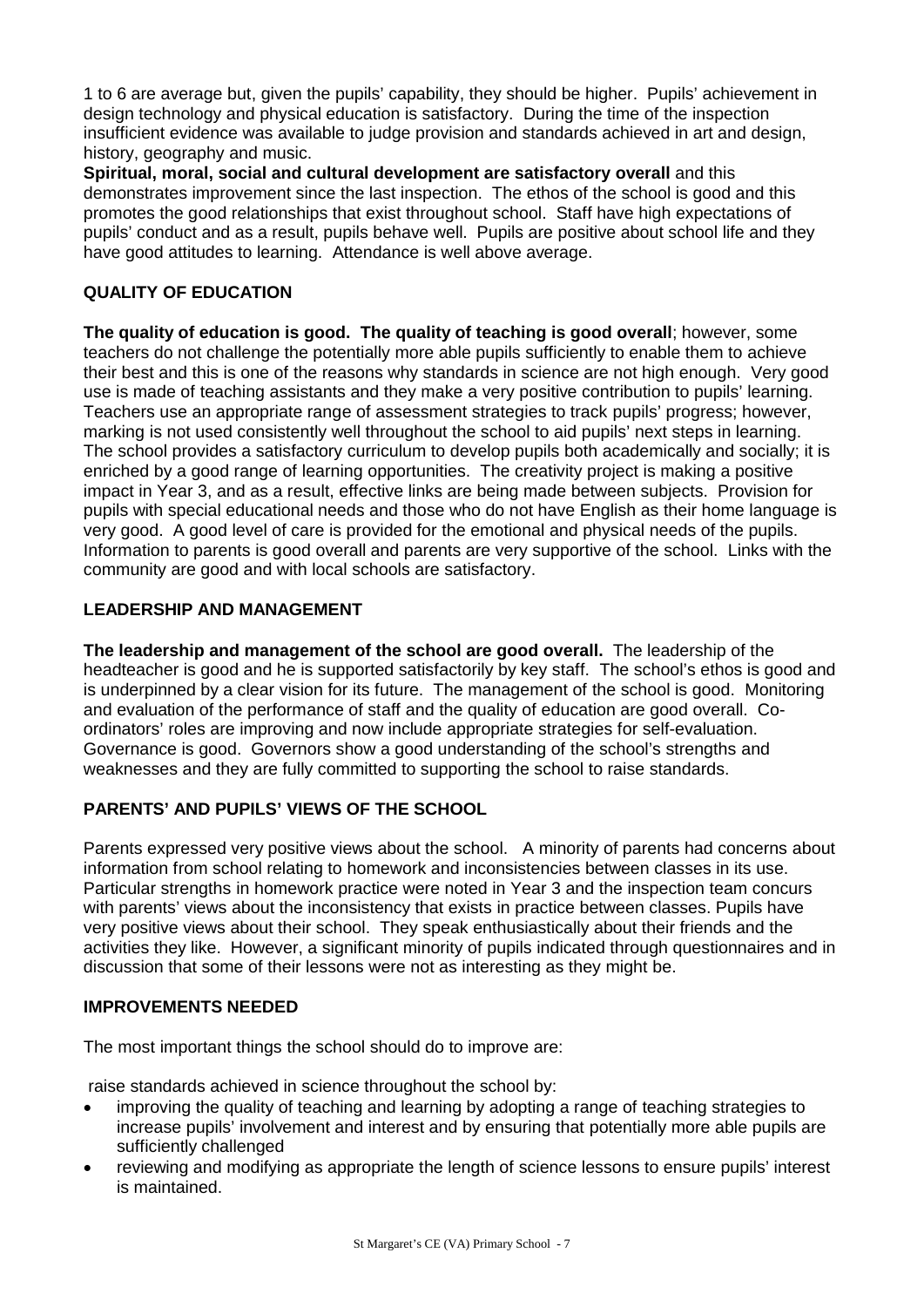# **PART B: COMMENTARY ON THE INSPECTION FINDINGS**

# **STANDARDS ACHIEVED BY PUPILS**

# **Standards achieved in areas of learning and subjects**

Standards and pupils' achievement are good.

#### **Main strengths and weaknesses**

- Among the eleven year olds, standards achieved in English are well above average and in mathematics and ICT they are above average
- Pupils of seven years of age achieve standards that are above average in reading, writing, speaking and listening and mathematics and standards that are average in ICT
- Standards achieved in science are average throughout the school and should be better when compared with pupils' achievement in other subjects and their capabilities
- Pupils with special educational needs achieve very well

# **Commentary**

1. The table below shows that in the 2003 national tests for seven year olds, pupils' performance in reading and writing was above average. Performance in mathematics was well above average. In comparison with similar schools, standards were average in reading and writing and above average in mathematics.

#### Key Stage 1

#### *Standards in national tests at the end of Year 2 – average point scores in 2003*

| Standards in: | School results | National results |
|---------------|----------------|------------------|
| Reading       | 16.9(15.5)     | 15.7(15.8)       |
| Writing       | 15.8(15.1)     | 14.6 (14.4)      |
| Mathematics   | 17.7(16.1)     | 16.3(16.5)       |

*There were 58 pupils in the year group. Figures in brackets are for the previous year* 

#### Key Stage 2

#### *Standards in national tests at the end of Year 6 – average point scores in 2003*

| Standards in: | School results | National results |
|---------------|----------------|------------------|
| English       | 28.8 (29.7)    | 26.8(27)         |
| Mathematics   | 28.2 (29.1)    | 26.8 (26.7)      |
| Science       | 29.3 (29.3)    | 28.6 (28.3)      |

*There were 34 pupils in the year group. Figures in brackets are for the previous year*

2. The 2003 national tests for eleven year olds showed that the standard achieved in English was well above average. Pupils' performance in mathematics was above average and in science it was average. The relative achievement of boys and girls in mathematics in 2003 showed that boys outperformed girls by a large margin. Inspection evidence shows that there are currently no significant differences between the attainment of boys and girls. In comparison with similar schools in 2003, standards were above average in English, average in mathematics and below average in science. The 2003 test results are replicated by the pattern of pupils' achievement found during the inspection; given the capabilities of the pupils, standards in science should be higher. The trend of improvement over the last four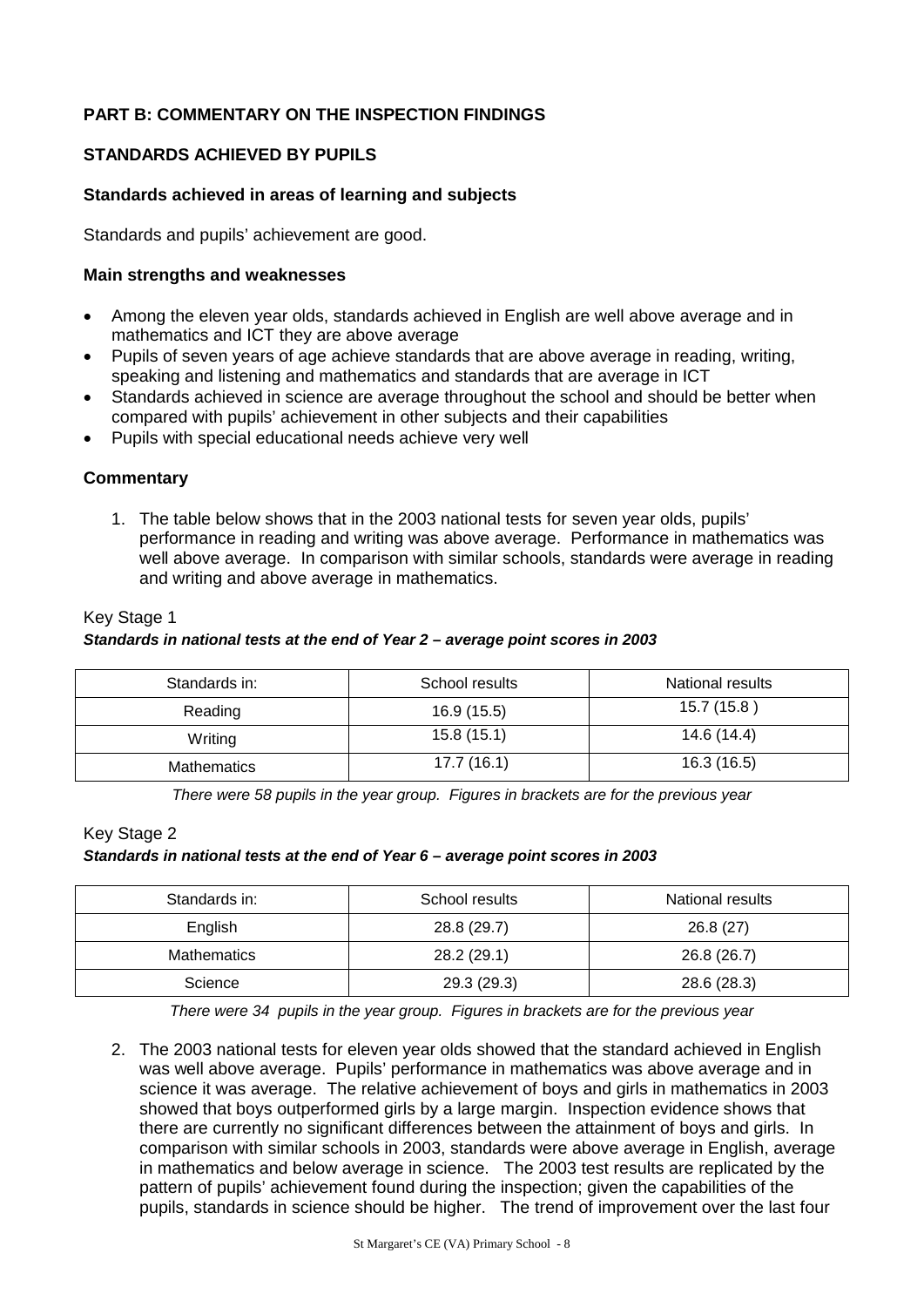years has been below the national trend and this shows the impact of higher than average levels of pupil mobility. However, it also reflects the need for greater challenge to be given to pupils in lessons, particularly in science, in order that all pupils have the opportunity to achieve their best.

- 3. Children start school in the reception class, many of whom have transferred from nursery, with above average levels of attainment. Good teaching in the Foundation Stage enables pupils to make good progress and the majority are likely to exceed the goals that they are expected to reach in the six nationally agreed areas of learning by the end of their year in reception. Pupils continue to make good progress in the infant classes and by the age of eleven the majority of pupils have achieved well.
- 4. Pupils with learning difficulties achieve very well overall. The early identification of problems and very effective support that the school provides makes a significant contribution to their overall achievement. Parents value the support provided by the school for pupils with special educational needs and recognise the significant impact this makes on their children's progress.
- 5. In English, standards achieved by pupils in Year 2 are above average in speaking, listening, reading and writing and standards achieved by pupils in Year 6 are well above average. This achievement throughout the school reflects an improvement since the last inspection. The school has a proportion of pupils with English as an additional language, however, none is at an early stage of English acquisition. The pupils with English as an additional language have competence in English language skills comparable to that of their peers. The progress of pupils with English as an additional language is monitored and their achievement is in line with that of their classmates.
- 6. In mathematics, standards achieved by pupils in Year 2 and Year 6 are above average and this position of good achievement reported at the time of the last inspection has been maintained. In science, however, above average standards reported at the time of the last inspection have declined and they are now in line with national expectations by the ages of seven and eleven. Inspection evidence shows that there are a number of reasons for the decline. For example, teachers do not consistently challenge potentially more able pupils to achieve as well as they might. This was reflected in the 2003 national tests when, in comparison with similar schools, the percentage of pupils in Year 6 achieving the higher levels was very low. Also, teaching styles in science lessons tend to rely on direction rather that significant pupil involvement and when lessons are very long, pupils lose interest and do not learn as much as they should.
- 7. In ICT, pupils' attainment has improved since the last inspection. In Year 2, standards achieved remain satisfactory, however, by Year 6 they are above average and this reflects good achievement. Insufficient evidence was available to make secure judgements on standards in art and design, history, geography and music. However, standards in design and technology and physical education are satisfactory throughout the school and demonstrate that pupils' achievement in these subjects reported at the time of the last inspection has been maintained.

# **Pupils' attitudes, values and other personal qualities**

Pupils' attitudes and behaviour are **good**. Spiritual, moral, social and cultural development are **satisfactory**. Attendance and punctuality are **very good**.

- Behaviour is good and the school deals very effectively with any form of harassment.
- Pupils are very willing to undertake responsibility.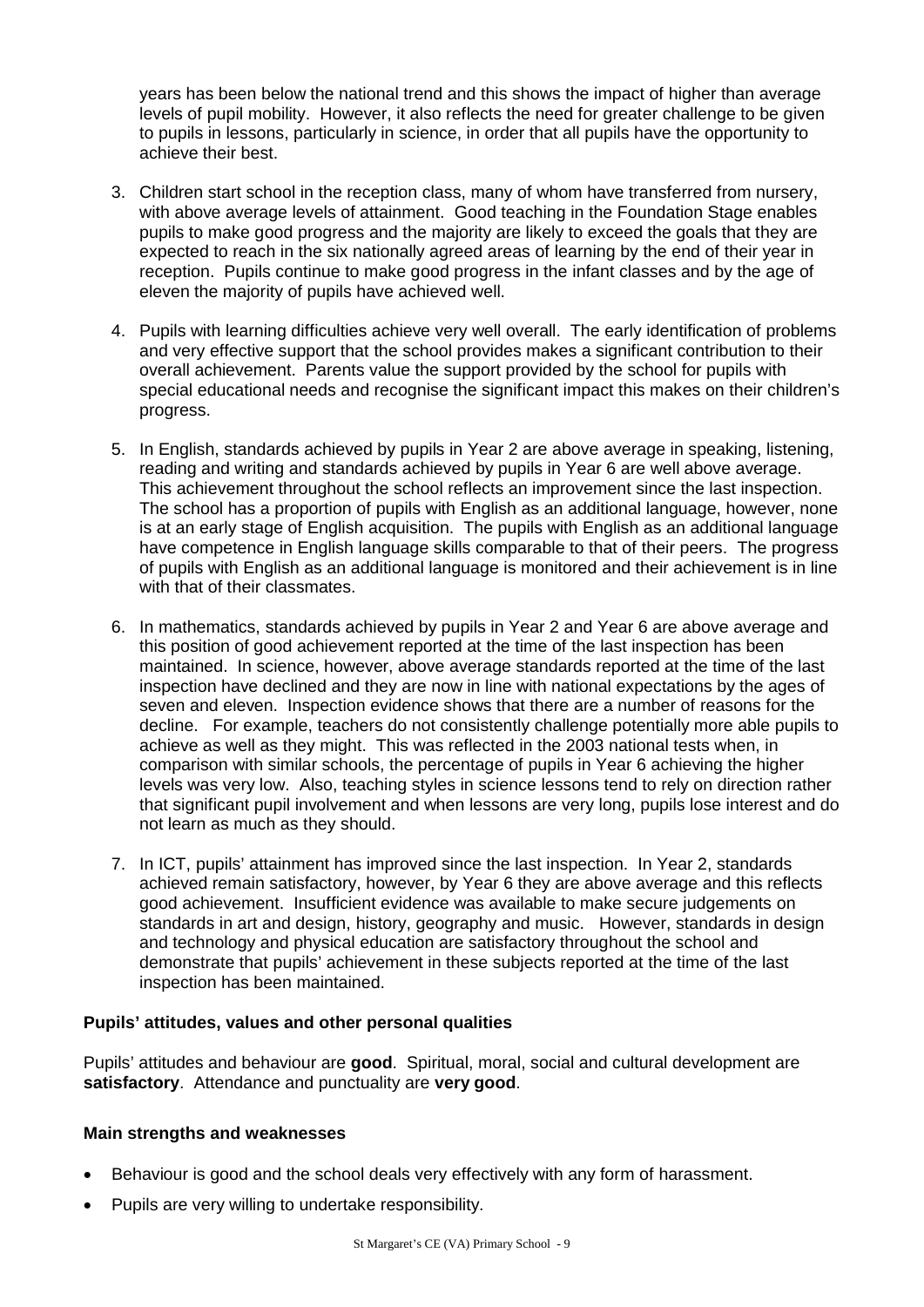- Pupils' attitudes to their work are good.
- The school works very well with parents to ensure very good levels of attendance.

#### **Commentary**

- 8. Pupils' good attitudes to school and to their work contribute well to their personal development, attainment and achievement. The pupils like school and enjoy learning. This positive attitude to work is encouraged from the moment the children come into the nursery. Equally, pupils with special educational needs have positive attitudes to learning and contribute well in lessons. The school is successful in building confidence and self esteem and pupils are aware of their actions on others. Pupils are very willing to take responsibility by performing small tasks or as the pupils get older by being playground mediators, house captains, or becoming elected to the school council.
- 9. The school sets high standards of behaviour and pupils behave well in lessons and around the school. This is an improvement since the last inspection and is impacting well on achievement. Pupils generally behave well towards each other and parents agree that school deals quickly and very effectively with any inappropriate behaviour. Most pupils have a good understanding of their responsibilities within the school community and the importance of self-discipline is promoted well. As a result, relationships are good throughout the school. Pupils are respectful of those who come from different cultural backgrounds and the school is free from racism and other forms of harassment. Pupils say that physical bullying was once a problem, but they now feel that this has largely been stopped.
- 10. There is a comprehensive spiritual, moral social and cultural policy showing the development of provision this includes planned acts of worship to which local clergy contribute appropriately. Pupils have opportunities for a range of activities through the curriculum; for example, visits to the theatre, a residential experience for Year 6, charity work and the moving experience of 'Snakes and Ladders' that involved many members of the school's wider community. The pupils are developing their social skills appropriately. They are encouraged to collaborate, to listen to each other and to work as a team for example in games, as a house or as a school council.

#### **Attendance**

#### *Attendance in the latest complete reporting year2002/03 (%)*

| Authorised absence |     | Unauthorised absence |     |
|--------------------|-----|----------------------|-----|
| School data        | 2.9 | School data          |     |
| National data      | 5.4 | National data        | 0.4 |

*The table gives the percentage of half days (sessions) missed through absence for the latest complete reporting year.*

11. Attendance and punctuality are very good and this is an improvement on the last inspection. The school works very hard to promote good attendance and has very good support from almost all parents. The school takes a firm line on the authorisation of holidays in term time, which greatly assists the progress and attainment of all pupils throughout their time in school.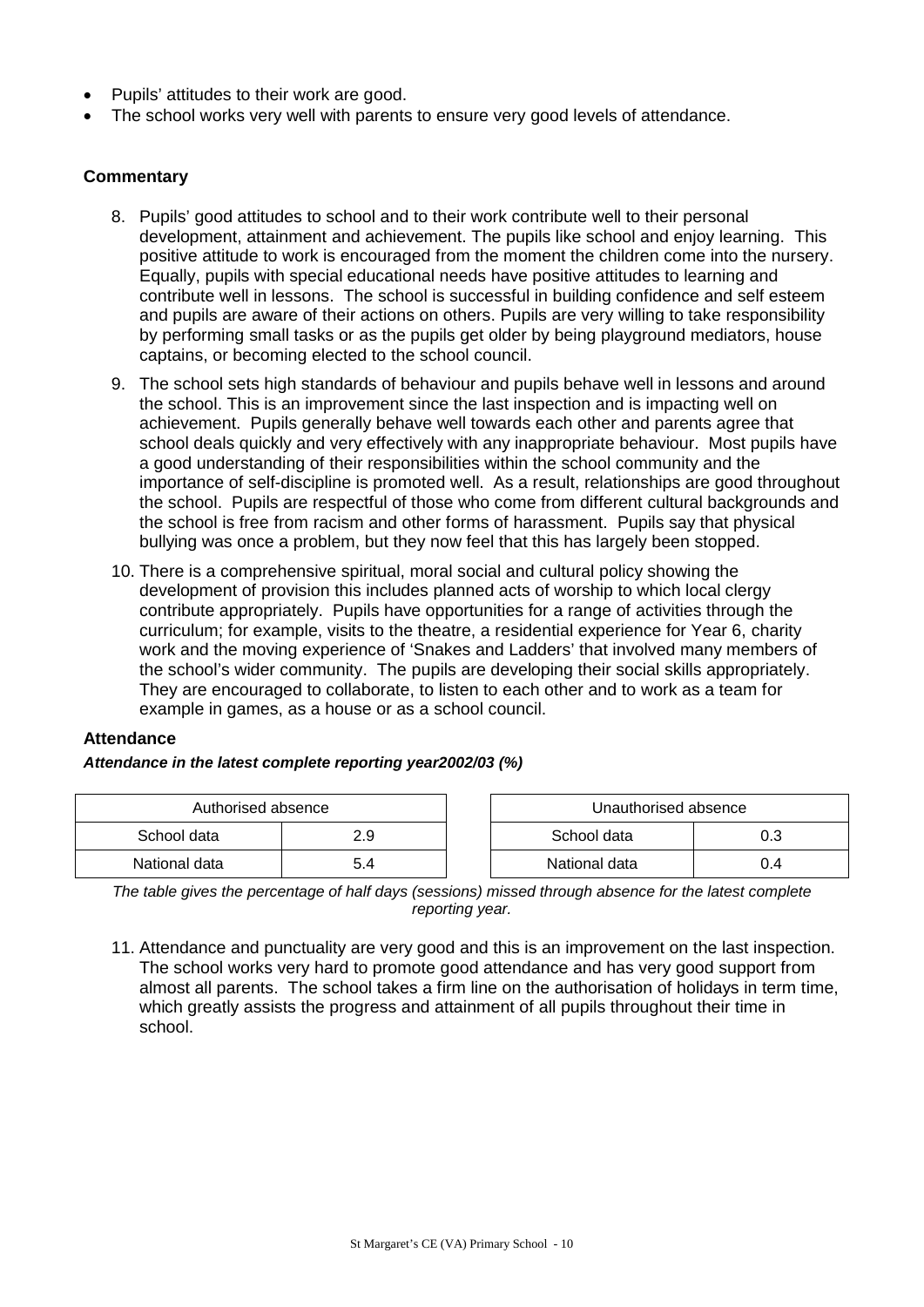# **Exclusions**

#### *Ethnic background of pupils Exclusions in the last school year*

| Categories used in the Annual School Census         | No of pupils<br>on roll | Number of<br>fixed period<br>exclusions | Number of<br>permanent<br>exclusions |
|-----------------------------------------------------|-------------------------|-----------------------------------------|--------------------------------------|
| White - British                                     | 219                     | 3                                       | 0                                    |
| White - Irish                                       | $\Omega$                | $\Omega$                                | $\Omega$                             |
| White – any other White background                  |                         | 0                                       | 0                                    |
| Mixed - White and Black Caribbean                   | 7                       | $\Omega$                                | $\Omega$                             |
| Mixed – White and Asian                             |                         | 0                                       | 0                                    |
| Mixed - any other mixed background                  | 4                       | $\Omega$                                | 0                                    |
| Asian or Asian British - Indian                     | 3                       | $\Omega$                                | $\Omega$                             |
| Asian or Asian British - Pakistani                  | 3                       | 0                                       | 0                                    |
| Asian or Asian British - Bangladeshi                |                         | $\Omega$                                | $\Omega$                             |
| Asian or Asian British - any other Asian background | 2                       | 0                                       | 0                                    |
| Black or Black British - Caribbean                  | 3                       | 0                                       | $\Omega$                             |
| Black or Black British - African                    |                         | O                                       | 0                                    |
| Black or Black British – any other Black background |                         | O                                       | 0                                    |

*The table gives the number of exclusions, which may be different from the number of pupils excluded.*

There have been no exclusions this academic year.

# **QUALITY OF EDUCATION PROVIDED BY THE SCHOOL**

The quality of education is good overall. Strengths include teaching and learning, provision for pupils with special educational needs, partnerships with parents and care and guidance provided for pupils.

# **Teaching and learning**

The quality of teaching and learning is **good** overall. The quality of assessment of pupils' work is **satisfactory**.

- Teachers use positive links across the curriculum to develop pupils' literacy skills and this has a positive impact on pupils' achievement in English
- The teaching of pupils with special educational needs is very good
- Support assistants make a very positive contribution to pupils' learning
- Teachers do not consistently plan to challenge more able pupils and this has an impact on their learning and achievement particularly in science
- Teachers have high expectations of how pupils should behave and, as a result, pupils behave well.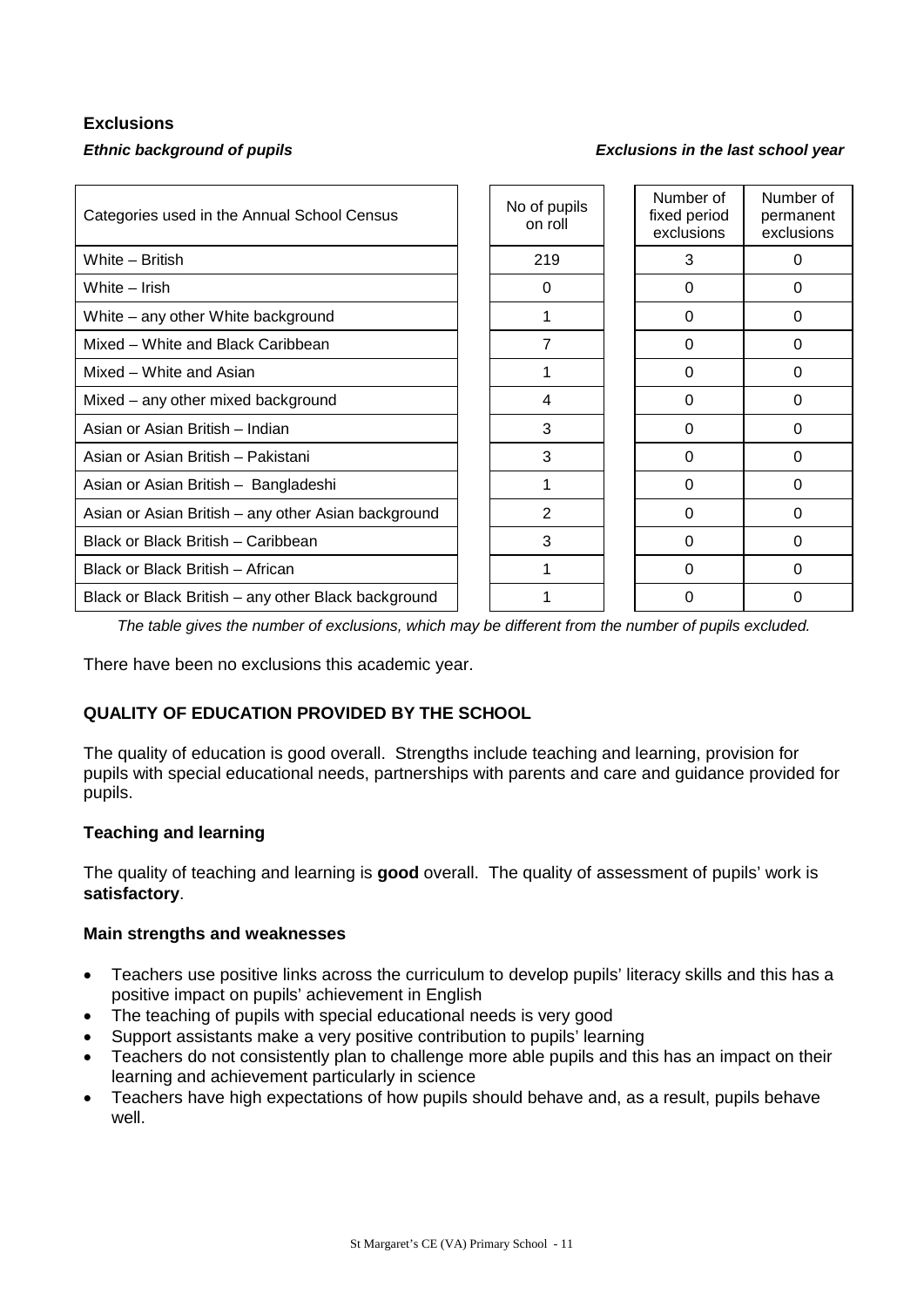# **Commentary**

| Summary of teaching observed during the inspection in 43 lessons |  |  |  |
|------------------------------------------------------------------|--|--|--|
|------------------------------------------------------------------|--|--|--|

| Excellent | Very good | Good      | Satisfactory | Unsatisfactory | Poor     | Verv Poor |
|-----------|-----------|-----------|--------------|----------------|----------|-----------|
| $(2\% )$  | 7 (16 %)  | 23 (53 %) | 12 (28 %)    | 0 (0 %)        | $0(0\%)$ | $0(0\%)$  |

*The table gives the number of lessons observed in each of the seven categories used to make judgements about lessons; figures in brackets show percentages where 30 or more lessons are seen.*

- 12. Teaching in the Foundation Stage is good overall. Teachers plan effectively and work very well with teaching assistants to ensure that children's needs are met. Good relationships and high expectations of children's behaviour and effort is a feature of the Foundation Stage and children achieve well.
- 13. Teaching throughout the school is good overall. Where teaching was seen to be very good and excellent, teachers planned well to meet the needs of pupils in the class and consistently challenged pupils of all abilities to do their best. In these lessons, very good links were made across the curriculum, for example in Year 6 to promote pupils' literacy skills through history. As a result, pupils' literacy skills are very well developed. This is not a feature of all lessons, however, and pupils who are more able do not always achieve as well as they might. Similarly in some lessons, teachers do not use an effective range of strategies to stimulate pupils' interest and motivation. This was a feature of science lessons that generally lasted for a whole afternoon and were often very teacher directed with, in comparison, little pupil involvement. As a result, pupils do not achieve the standards of which they are capable. Nonetheless, all teachers expect high standards of behaviour in lessons and about school. Relationships between adults and pupils are good and pupils demonstrate positive attitudes to learning.
- 14. Pupils with special educational needs achieve very well as a result of high quality provision, teaching and learning. The special educational needs co-ordinator provides very good support for teachers and assistants to ensure that pupils' individual needs are met; communication is very good and all staff work well together as a team. Regular assessment ensures that the work planned is sufficiently focused to enable pupils to make very good progress and with the aid of the effective work of classroom support assistants, ensures targets on individual education plans are met. Regular reviews of individual education plans and annual reviews of Statements of Special Educational Need give suitable, achievable learning steps that are used very effectively by teachers to support planning
- 15. The use of assessment is satisfactory overall. Pupils' achievement and progress are tracked carefully to set learning targets and pupils are aware of what these are. However, teachers do not always use this information well enough to plan work that challenges more able pupils sufficiently, as a result, they do not always achieve as well as they should. Similarly teachers' marking is of variable quality. There are some good examples of evaluative marking that supports pupils' learning, but this good practice is not consistent through school.

# **The curriculum**

Curricular provision, accommodation and resources are all **satisfactory**. Opportunities to enhance and enrich the curriculum are **good.**

#### **Main strengths and weaknesses**

The provision for pupils with special educational needs is very good.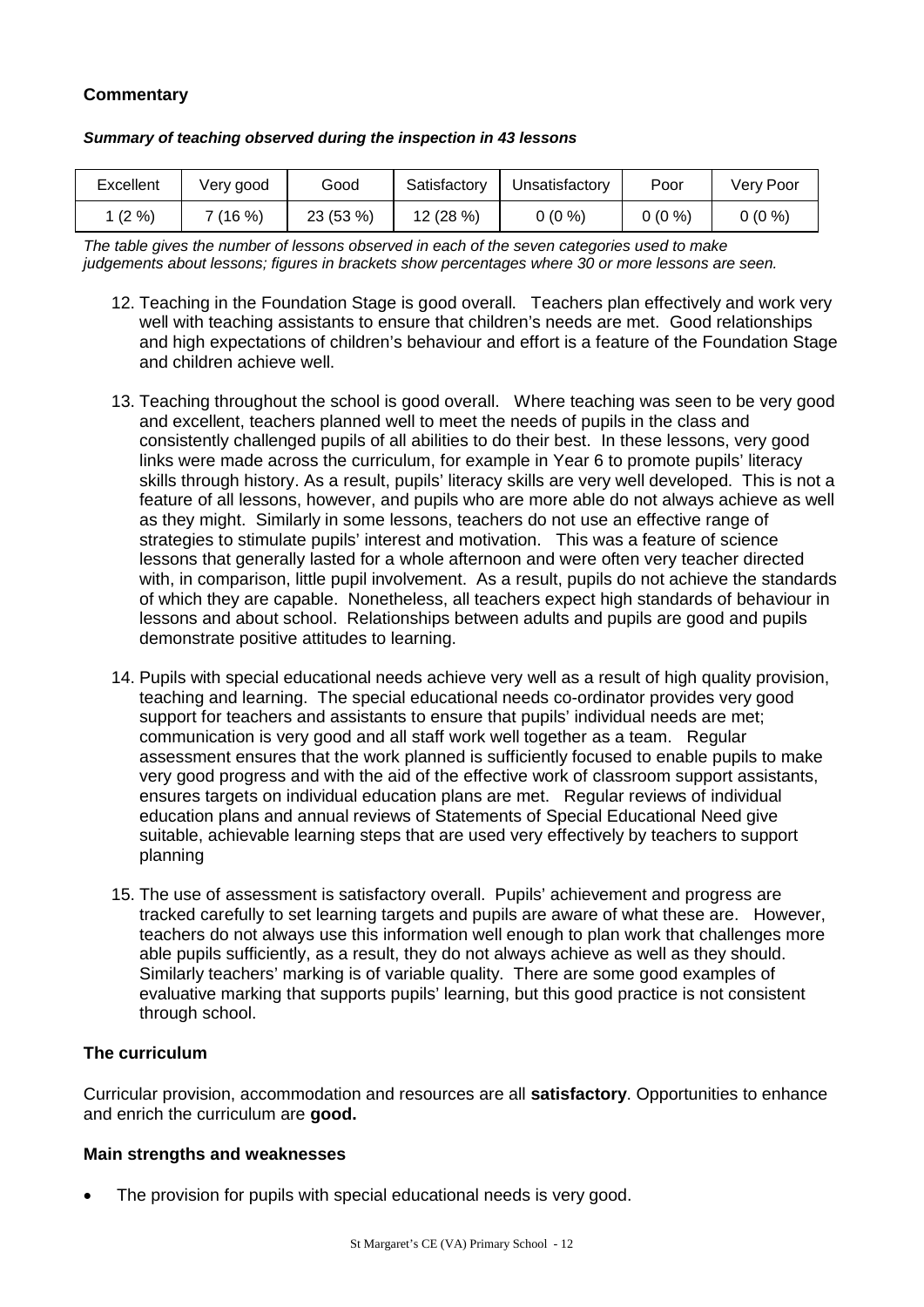- Planning does not always meet the needs of the different groups of pupils, particularly the more able pupils.
- The length of time allocated to science lessons is too long.
- The very good match of support staff to the curriculum impacts positively on pupils' learning.
- The outdoor play area in the Foundation Stage is underdeveloped
- Effective links have been established with the local education authority to promote creativity in the curriculum.

# **Commentary**

- 16. The breadth of curricular opportunities is satisfactory, with national and local guidance used and adapted appropriately to support curricular planning and to meet the school's needs. All subjects are covered in adequate depth. Good emphasis is placed on the teaching of literacy and numeracy skills, which are applied well to other curriculum areas. However, the school needs to review the time allocation for science lessons as the current full afternoon sessions are often too long to sustain pupils' interest. The creativity project recently introduced in a Year 3 class effectively links learning across the whole curriculum. It is beginning to develop pupils' independent thinking skills, alongside their artistic and literacy skills, by promoting learning through more creative activities. Its boost to pupils' confidence and the many opportunities for group work make a positive contribution to pupils' personal development. Parents are very pleased with the learning opportunities provided for their children in Year 3 and the progress that they make.
- 17. The provision for pupils with special educational needs is very good. The very good attention given to the requirements of individual pupils ensures that they make very good progress throughout the school. However, the school is not totally successful in ensuring that all pupils have equal opportunities to do as well as they can. The work planned for the more able, gifted or talented pupils is not always challenging enough and, as a result, these pupils do not always reach the standards of work of which they are capable.
- 18. The provision for pupils' personal, social, health and citizenship education is satisfactory. The school has recently introduced a scheme of work for teaching this subject but it is too early yet to assess its impact on pupils' personal development. However, there is a suitable range of activities both inside and outside the normal school day, which contribute satisfactorily to this. These include participation in after school clubs, which are not always well attended, inter-school sporting activities and the annual residential visit for older pupils. Pupils have good opportunities to participate in performances both in and away from school, to work with authors and musicians and to learn to play musical instruments. These activities, together with a good range of visits and visitors to school plus for example, the creativity and the snakes and ladders projects, enrich the curriculum and make a positive contribution to pupils' personal development and to their overall progress and achievement. Transition arrangements are satisfactory and all pupils are suitably prepared for the next stages of their education.
- 19. Staffing levels are satisfactory and the very good deployment of teaching assistants and support staff enables pupils, particularly those with learning difficulties, to be taught in small groups and to receive more individual attention. This has a positive impact on their learning. Accommodation is satisfactory and well maintained and there is a suitable range of resources to enhance teaching and learning. However, the outdoor play area in the Foundation Stage has not been developed as recommended at the time of the last inspection. As a result, children do not have full access to the curriculum for physical development on a daily basis, for example, to work on large play and climbing apparatus and with wheeled toys.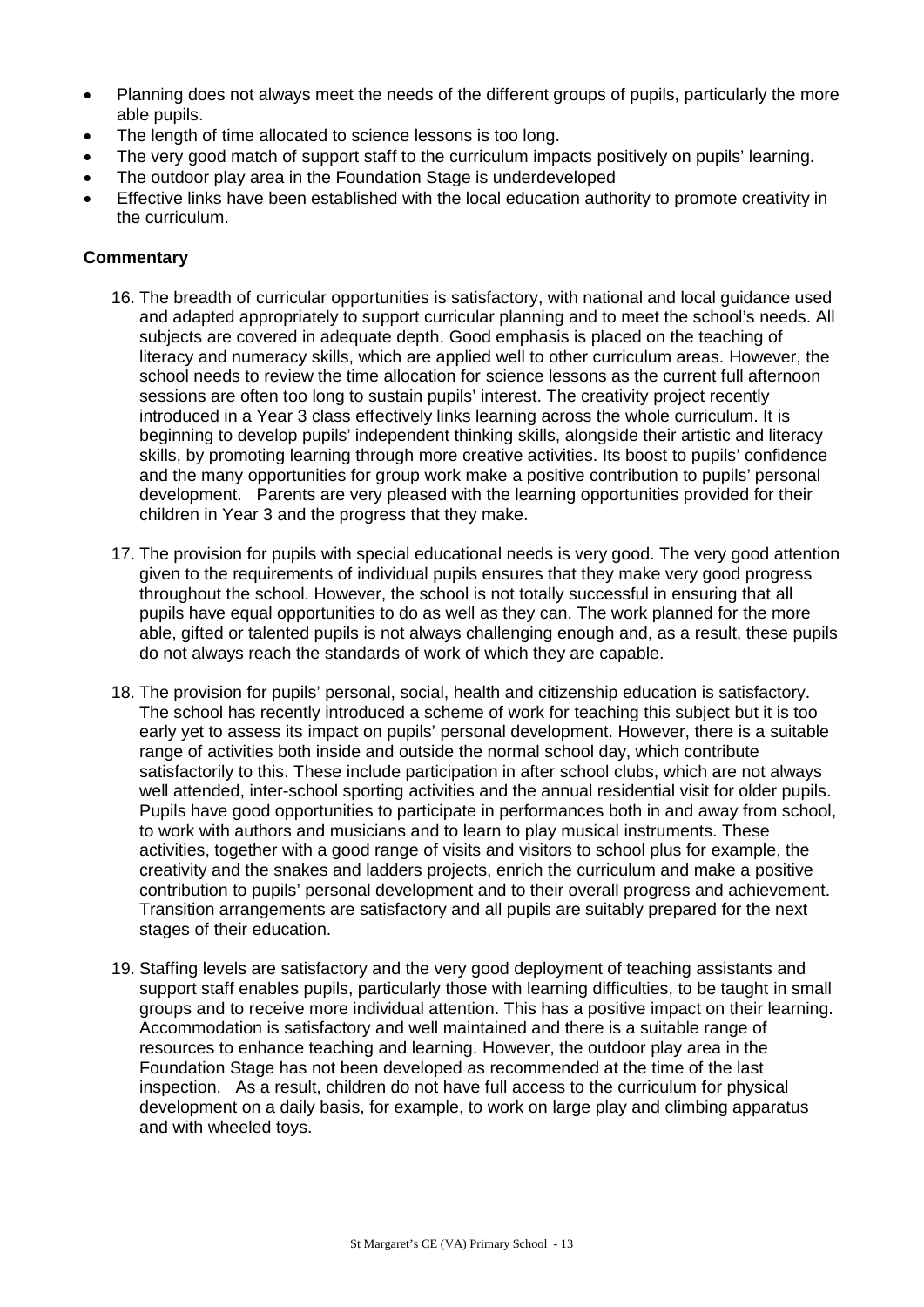# **Care, guidance and support**

The provision for pupils' welfare, health and safety is **good**. The school takes **good** care of its pupils.

#### **Main strengths and weaknesses**

- Procedures for ensuring the welfare health and safety of pupils are good.
- Pupils have a good opportunity to have a voice in the running of the school.
- Very good relationships are established with outside agencies.

# **Commentary**

- 20. This is a caring school where the teachers know the pupils well. All necessary checks, risk assessments and fire drills are carried out regularly. Routines for dealing with child protection are satisfactory, and those for first aid and accidents are well established and effective; five members of staff are now trained in first aid and this is an improvement since the last inspection. There are very good links with outside agencies which the school is quick to acknowledge. This is a strength of the school's work in support of pupils with special educational needs.
- 21. The pupils' pastoral and academic progress is well recorded in their personal files and monitoring is satisfactory. Pupils feel involved with their own learning and generally have a clear understanding of how they can improve. However, the use of marking to support this process is not consistent throughout the school and is, therefore, not as good as it could be. The use of circle time and the personal social and health programme are still in the early stages of development and access to well-informed support and guidance is therefore limited. However, many of the pupils who responded to the questionnaire were able to say that there is at least one adult in school in whom they could confide. The parents value the presence of friendship partners in the infant department, and the junior mediators. However, a minority of pupils are critical of the playground mediators who are occasionally reluctant to be identified and disturbed during playtime.
- 22. Induction arrangements into the nursery are good as they were at the time of the last inspection. Nearly all parents agree that there are good arrangements for their children to settle into school at the Foundation Stage and that their children are happy to come to school. The school makes satisfactory arrangements for those who join at a later stage.
- 23. Pupils are involved well with the work of the school through their class and school councils. The pupils have full ownership of the school council and it works very well. The elected members meet every two weeks to consider "how they can make the school a better place". They are allowed to co-opt additional members when required. They consider that the school listens to them well and respects their views and, whenever possible, will act upon them. As a result, pupils have a well-developed sense of pride and ownership of the school.

# **Partnership with parents, other schools and the community**

The school's partnership with parents is **very good**. Links with the community are **good** and links with other schools are **satisfactory.**

- Parents receive high quality information in relation to most aspects of school life.
- Information about homework and teachers' expectations regarding its completion are not consistent throughout school
- The school is very good at seeking and listening to parents' views and dealing with complaints.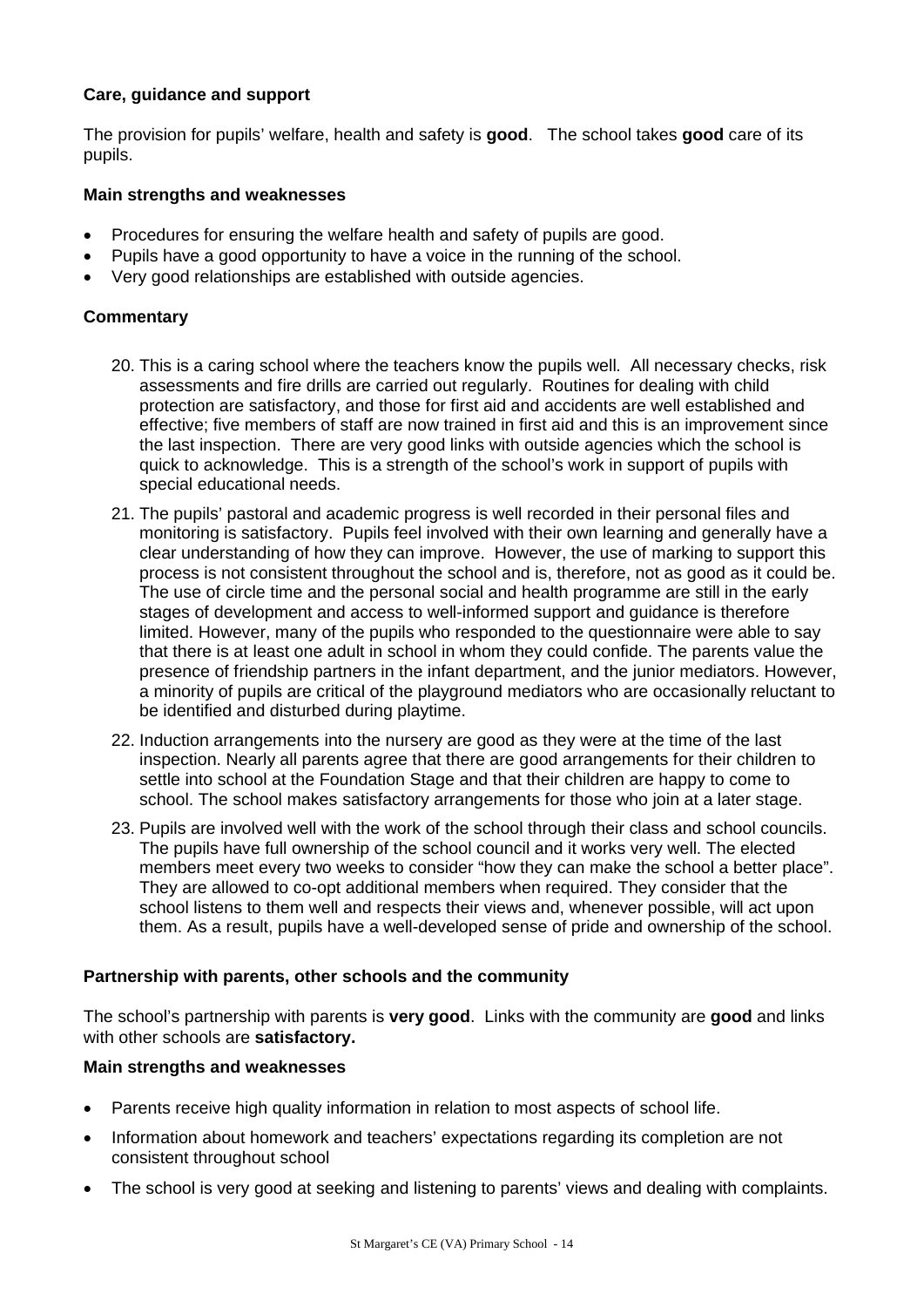# **Commentary**

- 24. Parents are very supportive of the school. They are pleased with the high standard of pupils' behaviour and feel that any incidents that occur are handled appropriately and promptly. The school has an 'open door' policy whereby the headteacher is available both before and after school for consultations. Whenever possible all concerns are dealt with immediately. A complaints procedure is in place and this is well monitored by the governing body. Parents support the attendance policy very well and clearly understand what is required of them in the case of unforeseen absence. This partnership with school is reflected in the very good attendance figures.
- 25. The school provides very good quality information by way of regular newsletters, curriculum details given out either on an annual or termly basis and there are two parents' evenings to coincide with the issue of pupil reports. Some classes also provide their own additional information to parents; this good practice is not consistently applied across the school and parents have said they would appreciate it being the same for all classes. The pupil reports have improved since the last inspection both in format and content and show clear targets to be achieved in English, mathematics and science. The spring term interim reports give helpful, but brief, information on pupils' progress, attitudes and behaviour.
- 26. Although information to parents is very good overall, some parents feel that homework is not dealt with consistently across the school. Parents expressed concerns about homework at the time of the last inspection and inspection evidence supports parents' views this time. The giving and marking of homework and the use of homework books is still managed according to the class teacher and procedures are not consistent across the school. Despite this issue, parents are very happy with their children's progress, particularly of those children in Year 3 and where children have special educational needs.
- 27. There is a very active parents' association. It is a successful organisation, as demonstrated, for example, when matched funding from a business link was obtained for a project in which the school was involved. There are many parent volunteers and friends of the school who assist in lessons and on visits. This help is greatly valued and supports pupils' learning well. Views of parents are sought through surveys of suggestions made and considered carefully and carried out when possible. The literacy support class for parents and held in school each week, with the support of Solihull College, has been greatly appreciated.
- 28. The school promotes good links with the local community, for example with St. Margaret's church and other churches. Pupils sing carols for the elderly and distribute harvest gifts and are also involved in charity events. This partnership contributes well to pupils' personal development.
- 29. The school feeds into two main secondary schools and there are effective transfer arrangements in place. There are no taster lessons for Year 6 pupils, although sometimes the secondary teachers come into school to observe lessons and talk to pupils.

# **LEADERSHIP AND MANAGEMENT**

The leadership of the headteacher, management and governance of the school are **good** overall. Leadership of key staff is **satisfactory** and overall this is an improvement since the last inspection.

- The leadership of the headteacher is good
- Governors support the work of the school effectively
- The leadership and management of the provision for pupils with special educational needs are very good.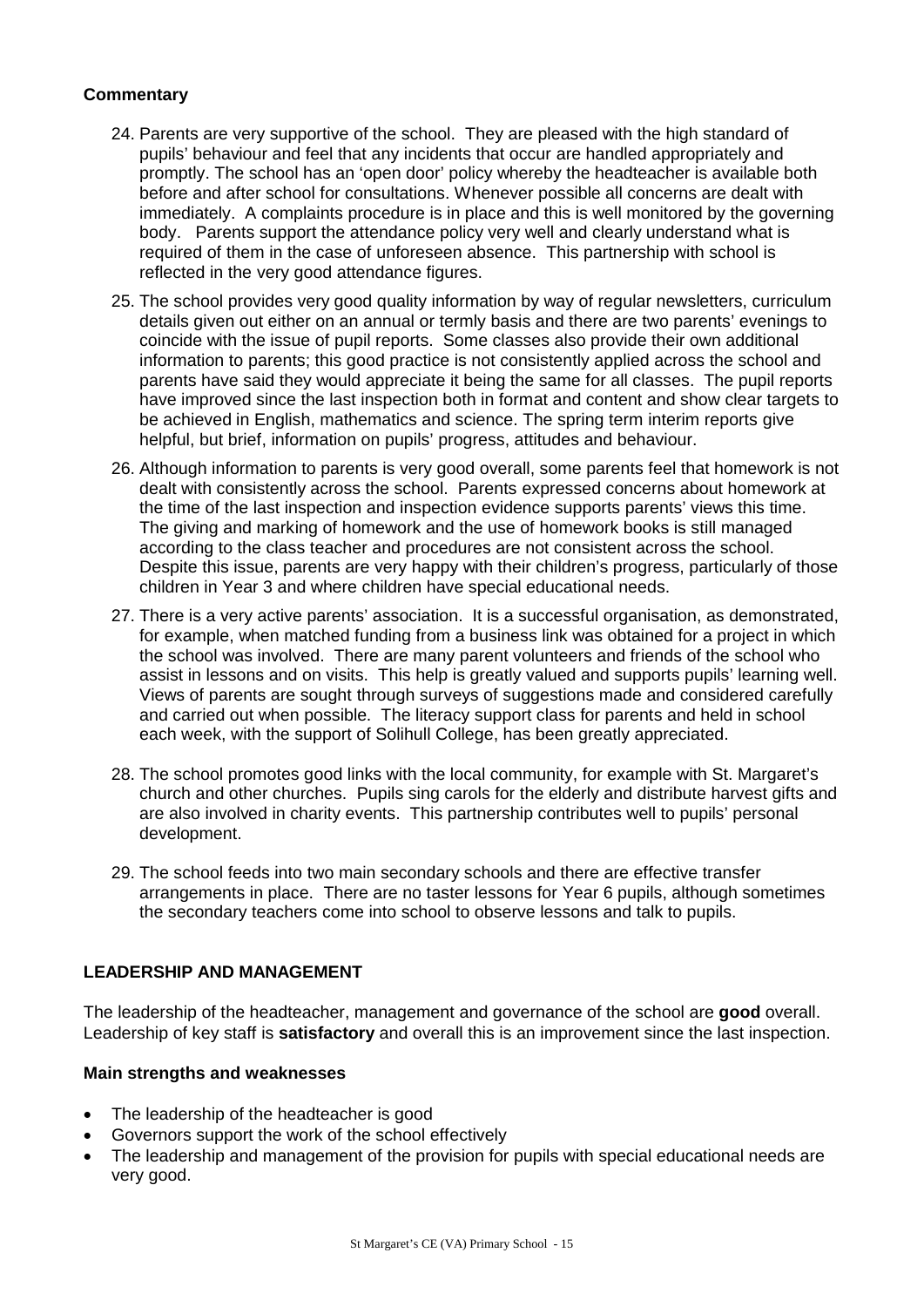The co-ordination of science is underdeveloped and does not inform teaching and learning sufficiently well to raise standards.

# **Commentary**

- 30. The leadership of the headteacher is good and of key staff is satisfactory. The leadership team, including the governors, is committed to the work of the school and staff respond well to the opportunities given to them to try out new initiatives and become involved in projects. Parents value the headteacher's open approach and understanding of the school's strengths and weaknesses.
- 31. Management of the school is good and this contributes well to the school's positive ethos. The roles of subject leaders have been strengthened and this is a significant development since the last inspection. Subject leaders, especially those responsible for English, mathematics and ICT understand and carry out their responsibilities well and with considerable enthusiasm. They have a clear vision for their subjects. Through a range of monitoring and evaluation strategies to support self-evaluation they have gained a clear understanding of the strengths and weaknesses of the school's work. The co-ordination of science is still being developed; recently introduced monitoring systems have not had sufficient time to impact on the quality of teaching and learning or subsequently to raise standards.
- 32. Special educational needs provision is a high priority in the school. The co-ordinator leads and manages this area very well, with enthusiasm and commitment. She works well with staff and external agencies to identify the needs of pupils and then conscientiously and very effectively manages the support programme that is put in place to aid pupils in their learning. The Foundation Stage is yet to be led and managed as a discrete part of the school. It does not have its own specialist co-ordinator who takes on the responsibility of ensuring that all aspects of its work are seen as an integral part of the whole school framework.
- 33. The school improvement plan is satisfactory and this reflects an improvement since the last inspection. Performance management targets are linked effectively to the priorities identified in the plan. Similarly, staff training supports priorities for action. Although selfevaluation of subjects is at an early stage of development, the school analyses data on pupils' performance and sets realistic, and, in the main, challenging targets for the school. However, extending the potentially more able pupils is an area that still requires further attention and this was noted at the time of the last inspection.
- 34. The governance of the school is good. Governors are loyal to the school, show good commitment to its improvement and are fully involved in decision making. Roles and responsibilities have been clearly defined and governors meet regularly to consider how best to support, lead and manage school improvement. There are regular monitoring procedures in place for governors to check the effectiveness of the school's priorities and, as a result, they are well placed to ensure that best value is achieved. Governors fulfil their statutory duties extremely well. The governing body have implemented a race relations policy and monitor its implementation effectively.

# **Financial information**

# *Financial information for the year April 2002 to March 2003*

| Income and expenditure $(E)$ |            |  | Balances (£)                        |       |
|------------------------------|------------|--|-------------------------------------|-------|
| Total income                 | 570,897.22 |  | Balance from previous year          | 45494 |
| Total expenditure            | 584,420.29 |  | Balance carried forward to the next | 35304 |
| Expenditure per pupil        | 2109.82    |  |                                     |       |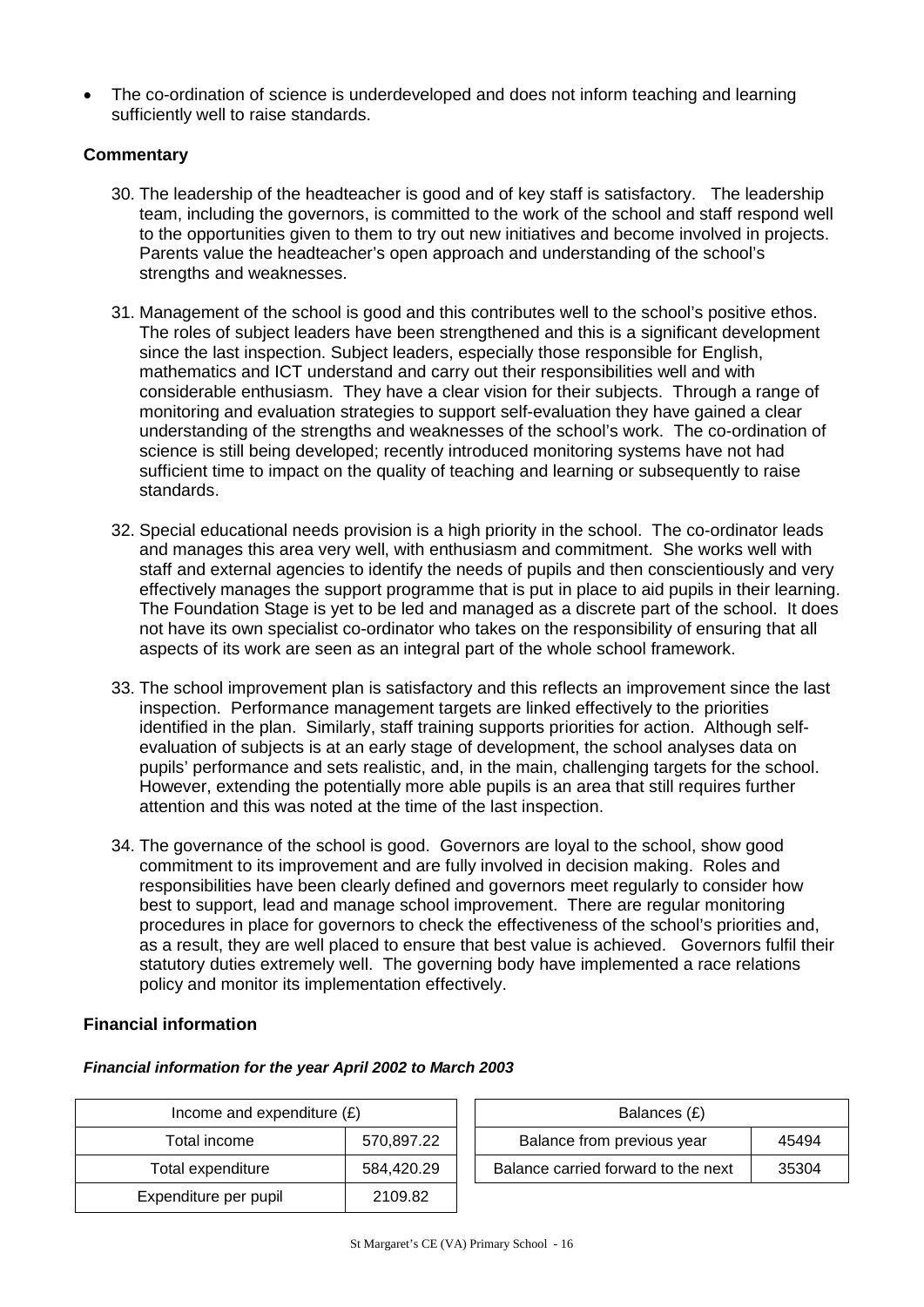35. Financial planning and monitoring are good. The headteacher and governors have a good understanding of the principles of best value and good use is made of the funds that are available, for example, to maintain staffing levels and provide very good support for pupils with special educational needs. These decisions are made to provide effective aids to raising achievement. Financial controls are applied rigorously and in respect to the surplus available, clear priorities have been established for its spending, for example, on a junior library and increased ICT resources such as additional interactive whiteboards. The administrative staff provide good support on a day to day basis and support the work of the school well. The school provides good value for money.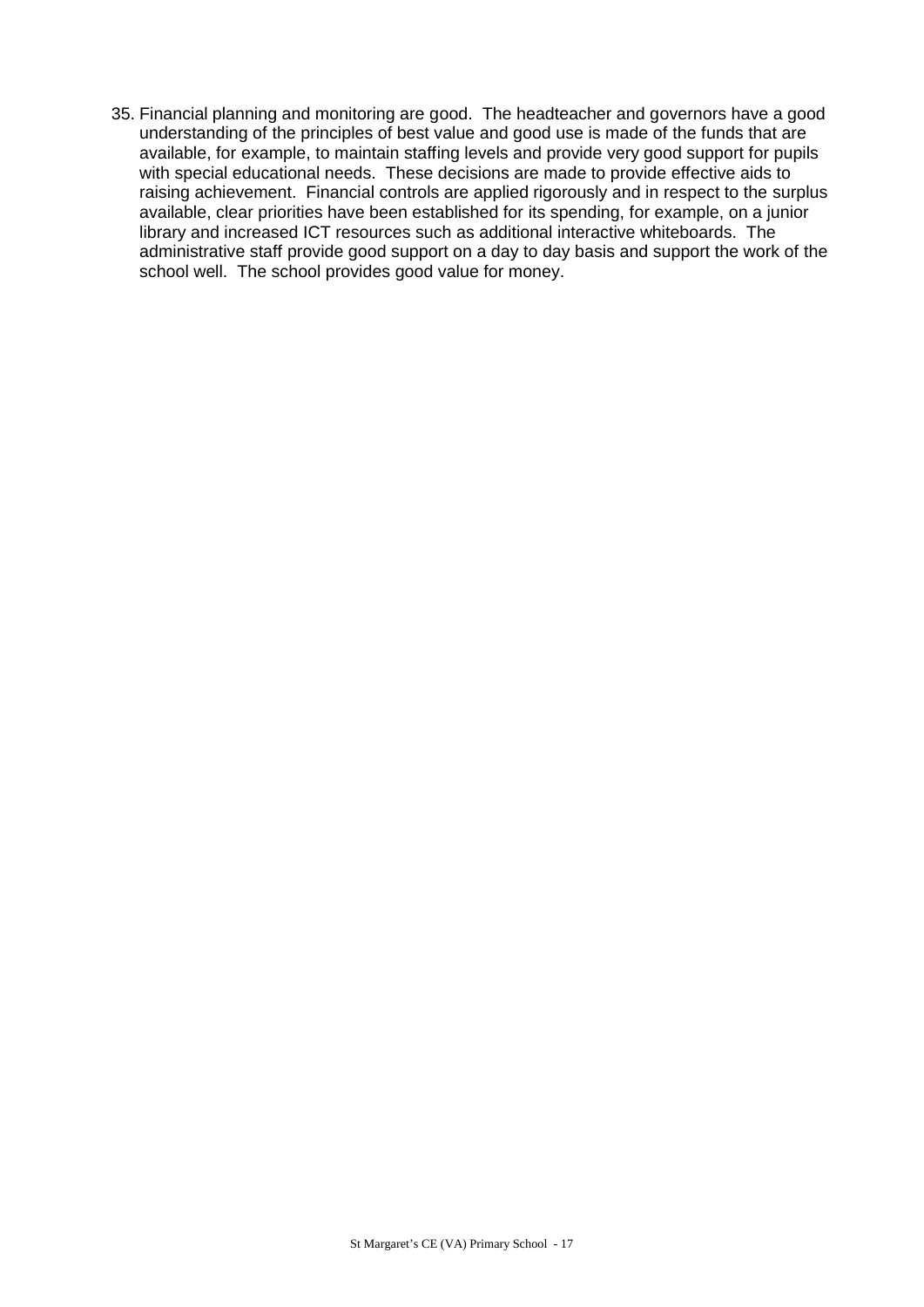# **PART C: THE QUALITY OF EDUCATION IN AREAS OF LEARNING AND SUBJECTS**

# **AREAS OF LEARNING IN THE FOUNDATION STAGE**

- 36. Children in the Foundation Stage are taught in the nursery on a part-time basis and in the reception class. Initial assessments show that most children start school with levels of attainment that are above those expected for their age. Children make good progress and achieve well during their nursery and reception years because of the good teaching they receive. As a result, the majority of children will exceed the nationally expected standards by the end of their reception year in all six areas of learning. Children with special educational needs achieve well because of the very good support they receive.
- 37. Curricular planning is good. It is clearly linked to the national guidelines, with a varied range of practical activities to develop children's skills in all areas of learning. Visits out of and visitors to the school effectively enrich the curriculum by providing further learning experiences for the children. The quality of teaching is good overall and the very able teaching assistants contribute very positively to the children's overall achievement. Staff work well together, forming good relationships with the children and successfully creating a safe and secure learning environment. The nursery, in particular, provides a bright, attractive and stimulating environment celebrating the good work of all the children across all areas of learning.
- 38. Good induction procedures and information to parents ensure that the children settle quickly into school routines. Work is well matched to the individual abilities of the children, is regularly assessed and the information used well to plan the next stages of learning. Assessment procedures are good and children's progress in all areas of learning is effectively tracked. The Foundation Stage is currently led and managed by the lower school phase leader and is satisfactory overall. However, the school does not currently acknowledge the Foundation Stage as a discreet area of learning and ensure that all aspects of its work are fully integrated within a whole school framework.

# **PERSONAL, SOCIAL AND EMOTIONAL DEVELOPMENT**

Provision for personal, social and emotional development is **good.** 

# **Main strengths and weaknesses**

- Personal, social and emotional development are promoted well in other areas of learning.
- Good teaching and good relationships promote good attitudes to school and to learning.
- Children work and play well together and behave well.

# **Commentary**

39. The provision for children's personal, social and emotional development permeates all areas of learning, resulting in the children achieving well. They are happy to come to school, settle quickly into school life, following the established class and school routines well. Children play happily together because of the good relationships they form with each other and with adults. Both nursery and reception children are developing good personal skills and independence as they participate in a wide range of practical activities. For example, during snack time in the nursery, the children show patience as they wait their turn and good manners as they help to pass fruit and drinks around the groups, chatting happily with adults and each other. Most children handle equipment and resources with care and help tidy up after activities. Teaching is good and promotes enjoyment in learning. Children in both the nursery and the reception class show good attitudes in lessons by listening attentively, following instructions carefully and concentrating well on tasks. This has a positive impact on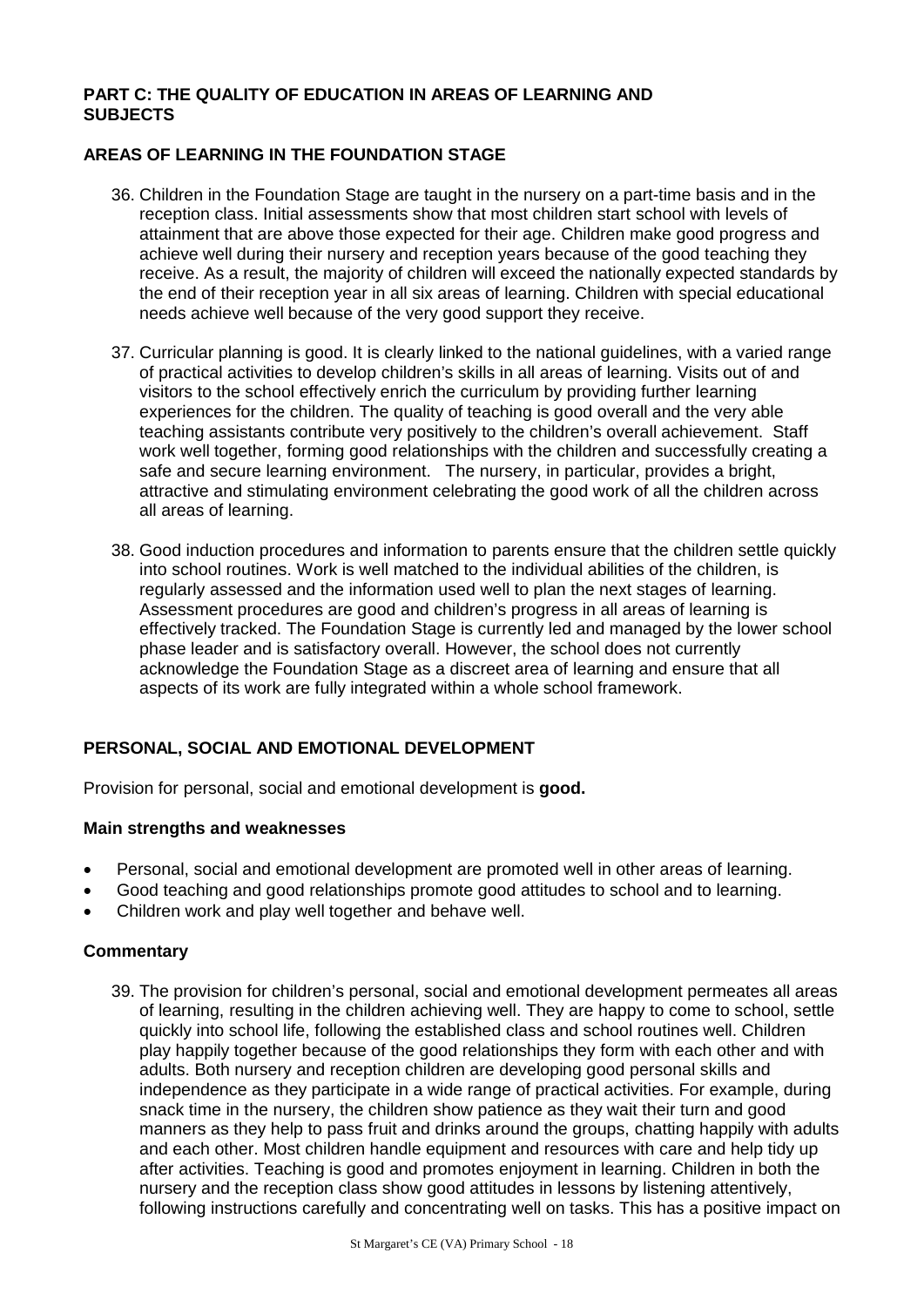their learning. The staff know the children very well, are sensitive to their individual needs and use praise well to boost children's confidence.

# **COMMUNICATION, LANGUAGE AND LITERACY**

Provision in communication, language and literacy is **good.**

#### **Main strengths and weaknesses**

- The quality of teaching is good overall and the teaching assistants contribute significantly to the children's achievement.
- A good range of practical activities promote children's language skills in all areas of learning.
- Children's speaking and listening skills are developed well.
- Children have good attitudes to their work but occasionally lose interest
- Support assistants contribute very well to children's learning.

#### **Commentary**

40. The quality of teaching is good and the good range of practical activities effectively promotes language skills across all areas of learning. Speaking and listening skills are developing well through the good opportunities provided for the children to talk about their work. For example, in both the nursery and the reception class, adults' effective questioning helps the children to articulate clearly and confidently their understanding of how plants grow. All children listen attentively to each other's ideas and develop these further during role-play activities at the "Garden Centre". Children listen to stories with interest and enjoyment, follow the text correctly and show a good understanding of the main points. They have made a good start at learning to read and spell. The nursery children recognise familiar letter sounds and shapes from their names and objects around them, while the reception children build these into simple words, which they incorporate appropriately into their independent writing activities. All children show good attitudes to their learning but the reception children lose interest when the pace slows and they sit for too long listening to the teacher. Very well briefed and knowledgeable support staff contribute in great measure to the children's achievement as they successfully encourage them to use and extend their language and literacy skills in other areas of learning.

# **MATHEMATICAL DEVELOPMENT**

Provision in mathematical development is **good**.

#### **Main strengths and weaknesses**

- Well planned practical activities and good teaching promote good learning
- There is good use of mathematical vocabulary
- Children have good attitudes to their work and show good levels of concentration.

# **Commentary**

41. Teachers plan a good range of practical activities that cover all aspects of mathematical development. The nursery age children are beginning to recognise and order numbers to 10 and use mathematical vocabulary such as "full" and "empty" as they dig in the "garden". The reception age children build well on this as they record number sentences to 20 and beyond. They can solve simple money problems, with the more able children accurately counting and sorting coins to 50p. All children achieve well because teaching is good and independent activities are well matched to their individual needs. Children show good attitudes to their work and behave well because they are well motivated. For example, in the reception class,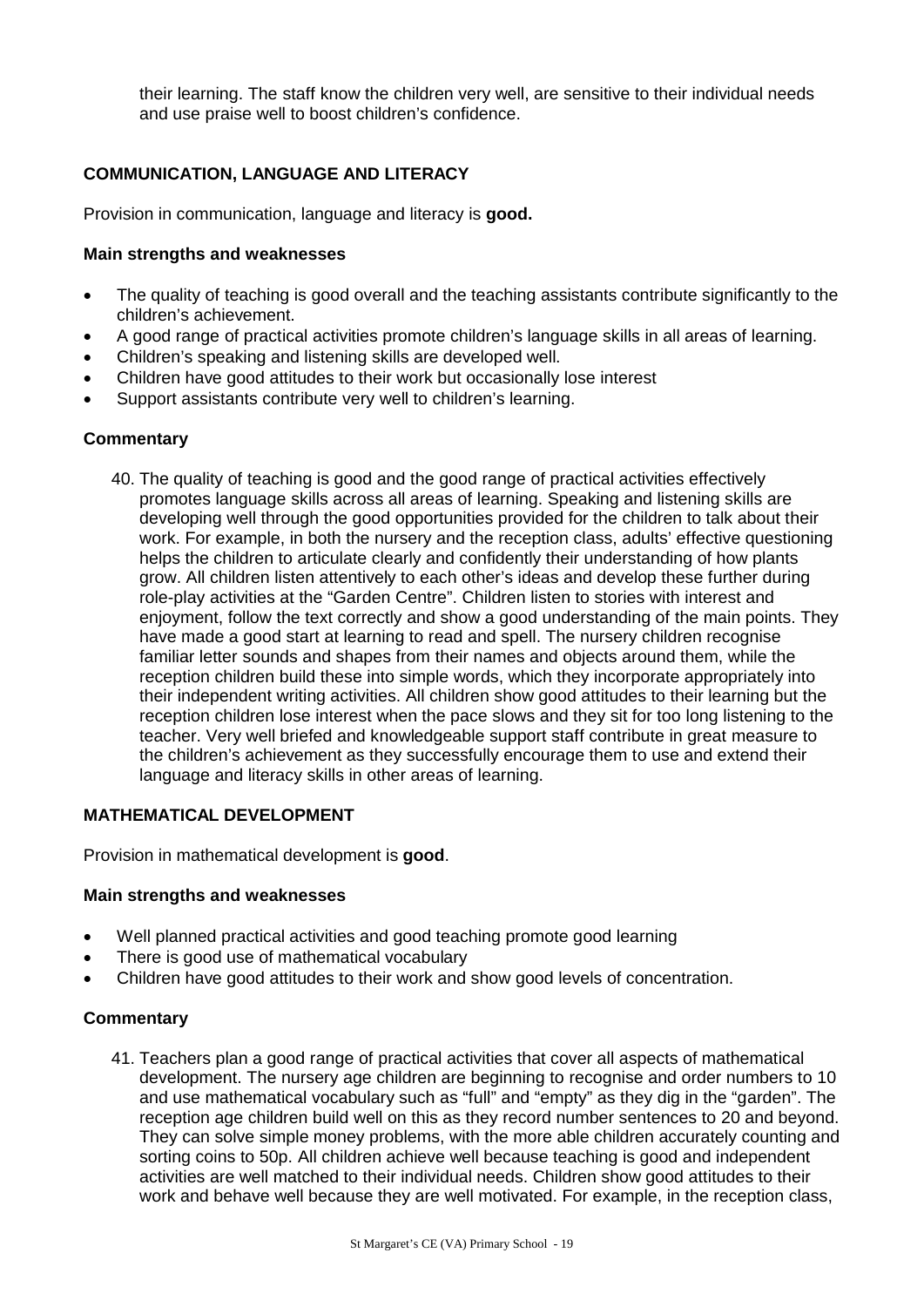the good use of resources in a weighing activity made learning interesting and fun. Mathematical language such as "heavier", "lighter", "more than", "less than" was used well when estimating and comparing weights and children recorded data well in the form of pictograms. The very good support they receive from teaching assistants impacts positively on the children's learning.

# **KNOWLEDGE AND UNDERSTANDING OF THE WORLD**

Provision in this area of learning is **good.**

#### **Main strengths and weaknesses**

- Children's curiosity is stimulated by a good range of practical activities
- Good attention is given to helping children learn more about their immediate environment
- Attractive displays in the nursery celebrate well the children's work in this area of learning.

#### **Commentary**

42. Good teaching and well planned practical activities stimulate children's curiosity and develop their observational skills. As a result, children make good progress in all subjects in this area of learning. Attractive displays in the nursery celebrate this work well. All children show a secure understanding of plant growth as they sequence pictures accurately and clearly articulate the functions of the root and the stem. They put past events in order and, through visits and visitors, learn about the local environment and the work of people within the community. Both nursery and reception children can use talking books and show appropriate mouse control when using the computer.

#### **PHYSICAL DEVELOPMENT**

Provision for physical development is **satisfactory**

#### **Main strengths and weaknesses**

- Children enjoy activities and show good levels of concentration for their age.
- The outdoor play area is underdeveloped.

#### **Commentary**

43. All children develop their manipulative skills well through the good opportunities presented to them to use, for example, scissors, pencils, paintbrushes, and small construction equipment. Teaching is good and children achieve well. Reception age children display a good range of movements as they roll, jump, stretch and balance, using a variety of apparatus in physical education lessons. They work enthusiastically and show good levels of concentration for their age as they follow the teacher's clear instructions and good demonstrations. However, the outdoor play area is underdeveloped. As a result the children in both the nursery and reception class have limited opportunities to develop further their physical skills by using large play and climbing equipment and wheeled toys.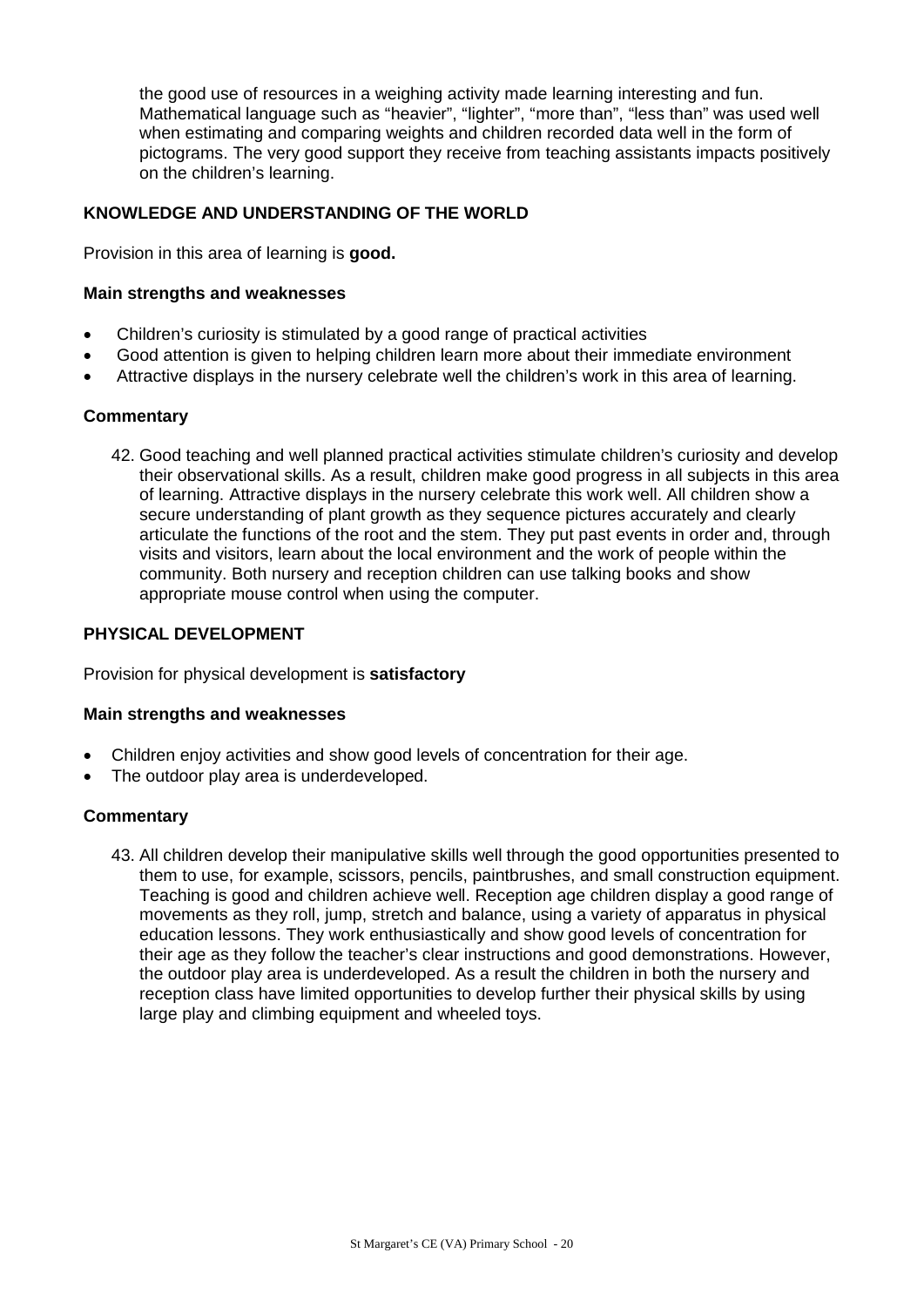# **CREATIVE DEVELOPMENT**

Provision for creative development is **good.**

#### **Main strengths and weaknesses**

- Teaching is good and children enjoy creative activities
- A good range of practical activities is provided which is appropriately linked to the other areas of learning.

# **Commentary**

44. Good teaching and planning ensures that the children have good opportunities to draw, paint, and make pictures and models from a variety of media. The children's work is linked well to other areas of learning as, for example, the nursery age children make lion masks and use a variety of musical instruments to accompany their lion dances in celebration of the Chinese New Year. The reception age children's artwork is linked well to literacy as they make a large co-operative collage of "The Three Billy Goats Gruff" and paint pictures of "The Three Pigs". Role play activities effectively develop the children's speaking and listening skills and their imaginative language, as was seen in their activities at the "Garden Centre" The children enjoy their creative activities and achieve well.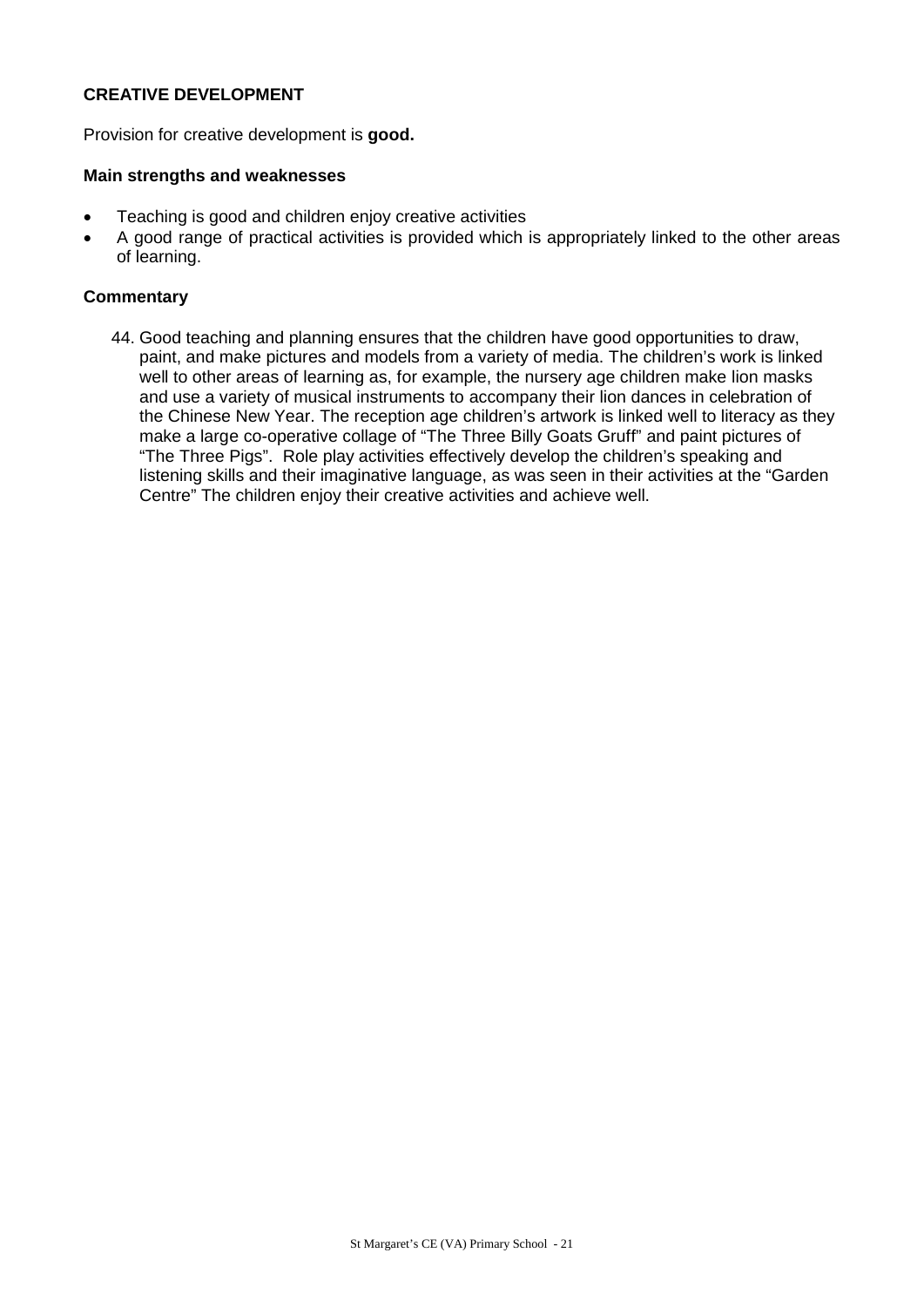# **SUBJECTS IN KEY STAGES 1 and 2**

# **ENGLISH**

Provision in English is **very good.**

#### **Main strengths and weaknesses**

- Standards of attainment are above average at seven years of age and well above average by eleven years of age.
- Teaching is good overall, with very good teaching of older pupils
- There is a lack of challenge for the more able pupils in some year groups
- Pupils' have good attitudes to learning.
- The subject benefits from good leadership and management
- Literacy is used well in other subjects.

#### **Commentary**

- 45. Over the last few years, pupils have maintained standards well above the national average in the national tests for Year 6 in English and better than those of similar schools. Standards of work seen during the inspection show that Year 6 pupils are on target to achieve very well. Standards have improved since the last inspection. In the 2003 national tests for Year 2, standards were above the national average but in line with those of similar schools. The standards seen in Year 2 indicate a similar level of good achievement. The progress of pupils with English as an additional language is monitored and their achievement is in line with that of their classmates. All pupils are well supported in their learning, including those pupils who experience learning difficulties but those who are more able could be given greater challenge in some classes.
- 46. The quality of teaching is good overall and sometimes, particularly in Years 3, 4 and 6, it is very good. This indicates an improvement in teaching since the previous inspection. Where there is high quality of teaching it makes a significant impact on the standards pupils achieve. This was seen, for example, in a Year 4 lesson where the teacher used very good strategies to raise the standard of boys' writing through peer tutoring. Teachers show good subject knowledge and plan lessons with clear learning intentions which are shared with pupils at the beginning of lessons and then used to review learning in very useful final review sessions. Good use is made of ICT. In Year 6, for example, a group of pupils confidently used word processing skills to prepare a persuasive argument for a debate. Teaching assistants make a significant contribution to the overall quality of teaching. They are well informed by the teachers and so they are able to work effectively with pupils with learning difficulties, providing a good level of support that is well matched to individual needs. Teachers have high expectations of pupils' behaviour and their approach to work. These high expectations, together with the brisk pace shown in most lessons, are enabling pupils to make the most of their learning opportunities.
- 47. Pupils achieve well throughout the school, although the more able pupils are often given the same task as their classmates and this does not enable them to achieve as well as they might. All the pupils in Year 6 are able to suggest the essential features of argumentative text such as: the language of debate, connectives, positive and negative benefits, introduction and conclusion. In Year 2, a high proportion of the pupils' writing is structured and clear with ideas developed logically, includes interesting words and good use of punctuation. For example, one pupil wrote: 'One snowy morning something amazing happened when I looked out of my window.' Pupils with special educational needs make very good progress towards the targets in their individual education plans.
- 48. Pupils enjoy reading and are very well supported both at school and at home which makes a significant contribution to the standards achieved. As a result, standards in reading are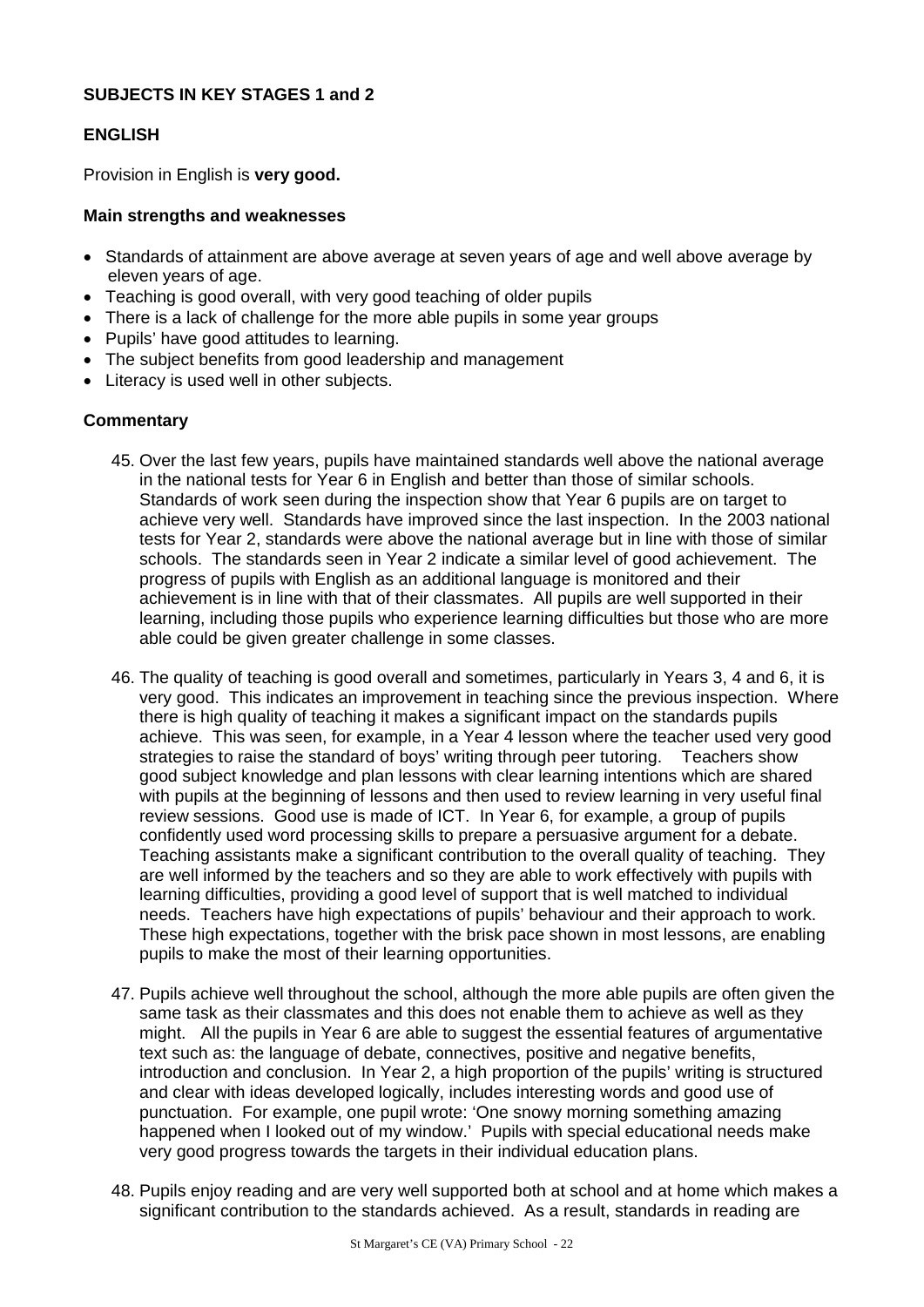above average by the age of seven. In Year 2 most pupils are confident, fluent readers and are able to use a range of strategies to read an unfamiliar word. For example, one girl explained how she used picture clues, initial letter sounds and sounding out to read the word 'alligator.' By the age of eleven standards in reading are well above average. The majority of pupils in Year 6 read challenging texts with expression to engage the listener's interest. They are able to discuss the main characters and identify crucial developments in a story. They retrieve and organise information from a variety of sources, reference books and the Internet and use this to support their work in other subjects.

- 49. The good attitudes shown by the pupils towards their work make a significant impact on the standards they achieve. All pupils are well behaved, listen intently and have the confidence to ask and answer questions, which enables them to make valued contributions during lessons. The relationship between staff and pupils is good.
- 50. The leadership and management of the subject are good. As a result of effective checking on the quality of teaching and pupils' achievement, the two co-ordinators are able to identify specific areas for development. The improvement in the subject since the last inspection has been good especially in identifying strategies to improve boys' writing. However, strategies used are not as yet applied consistently across the school. Pupils' progress is effectively tracked and used to set targets for improvement. The marking of pupils' work is inconsistent and does not always inform pupils' what they need to do to improve.

#### **Language and literacy across the curriculum**

51. Very good opportunities are made for the application of literacy skills across the curriculum. Oral sessions in lessons are used very effectively to develop speaking and listening skills. Pupils are given frequent, worthwhile opportunities to practise their writing skills in such subjects as history, geography and design and technology.

#### **MATHEMATICS**

Provision in mathematics is **good**.

#### **Main strengths and weaknesses**

- Pupils are reaching standards that are above average by the end of Year 6
- The teaching of mathematics is good overall and is particularly strong in Years 3 and 6
- Pupils with special educational needs are very well supported and as a result achieve well
- The leadership and management of the subject are good
- The school has a good understanding of strengths and weaknesses in the subject
- Marking is inconsistent and does not give pupils enough guidance on how they can improve.

#### **Commentary**

- 52. Good progress has been made since the last inspection. Although results in national tests at the end of Year 6 have been slightly lower than in previous years the situation does not reflect an overall fall in standards. Rather it reflects the differences in ability between the different groups of pupils and the influence of higher than might be expected levels of pupil mobility. Inspection evidence shows that there are no significant differences between the attainment of boys and girls.
- 53. Pupils of all abilities achieve well. Standards by the end of Year 2 and Year 6 are above average. Throughout the school pupils have well developed numeracy skills. They are very quick when responding to mental and oral questions and have a well-developed and effective range of strategies with which to tackle them. The enthusiasm and speed with which they respond to questions posed is impressive. In some lessons pupils are helped to improve their pace and confidence by using number fans. As a result of this and other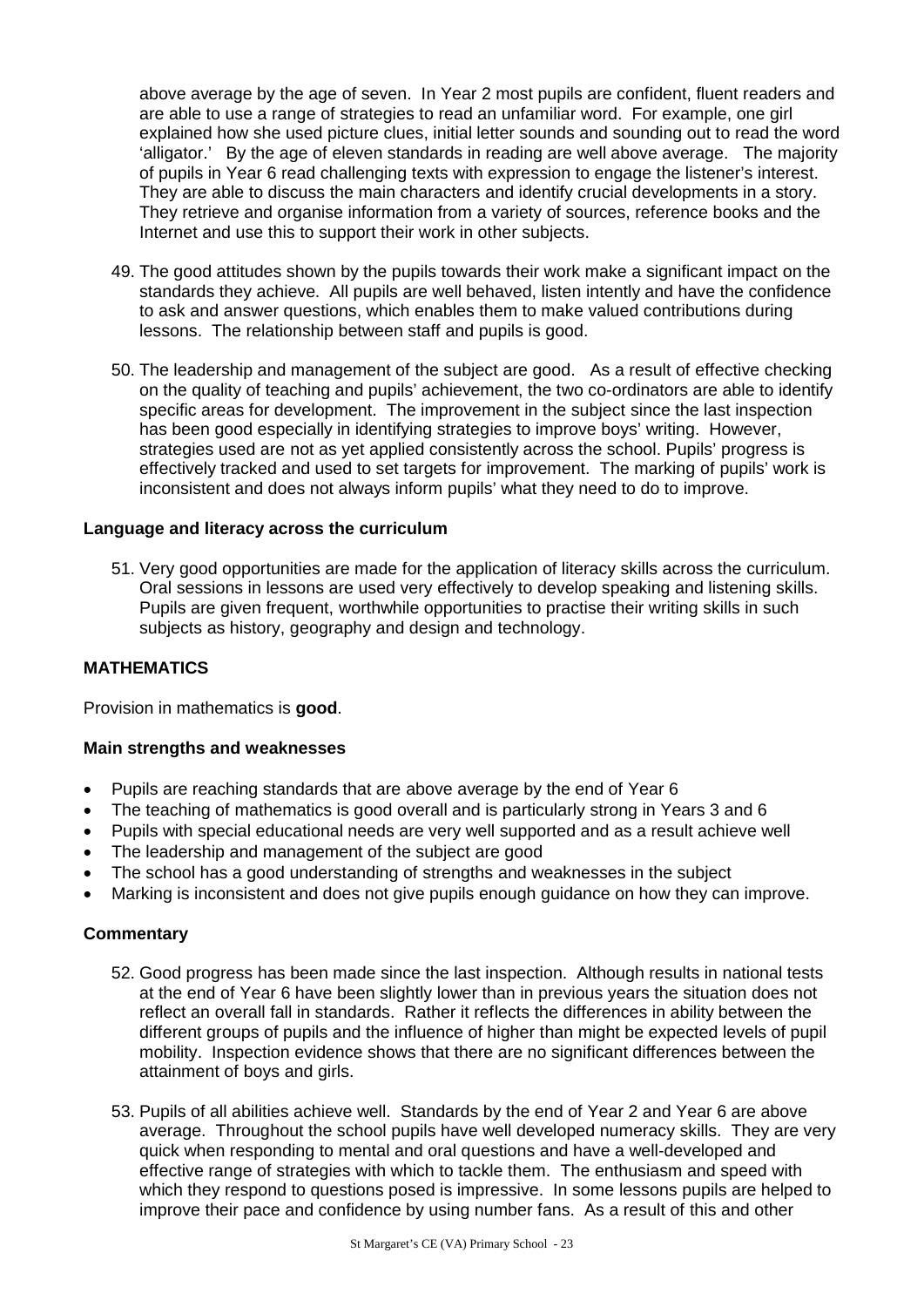strategies such as the use of the white board in Year 5, pupils' confidence levels grow, as does their understanding and accuracy. Younger pupils reach above average standards in their accuracy of calculation and recognition of number sequencing and patterns. Older pupils have a very good understanding of computation and place value and reach good standards in shape, measures and data handling. However, insufficient challenge is offered to the higher attaining pupils in all year groups other than Year 6 within the area of using and applying mathematics. This reduces opportunities for these pupils to attain even higher standards.

- 54. The quality of teaching is good. Teachers have good subject knowledge and this means that concepts are presented clearly and accurately leaving no room for the development of error in pupils' minds. Correct mathematical vocabulary is used and reinforced consistently throughout the school. Very effective reinforcement and new learning takes place in mental agility sessions which the teachers manage very well. Lessons throughout the school are generally well structured and move at a good pace although, on occasions, teachers spend too long on explanation and do not allow enough time for pupils to undertake their own independent work. A small but growing number of teachers, for example those in Year 3 and Year 6, are using computers selectively but very effectively to enhance the quality of their teaching of mathematics. As a result, pupils' achievements, rates of progress and understanding are improved significantly. For example, in one Year 3 class the teacher used ICT very effectively to demonstrate the concept of 'difference' to a group of lower attaining pupils. The success was dramatic as confusion was replaced by understanding. Classroom assistants are well informed and prepared in advance to provide invaluable support for those pupils with learning difficulties.
- 55. Good leadership has accurately identified that the use and application of mathematical knowledge to solving problems is an area of learning which needs to be targeted for improvement, especially as a challenge to the higher attaining pupils and thereby to raise their standard of attainment further. The exception is in Year 6 where, because of the creative use of time and good understanding of pupils' needs, the teacher is helping pupils to identify the strategies they need to apply their knowledge to exciting and enjoyable mathematical problems.

#### **Mathematics across the curriculum**

56. Good opportunities are provided for pupils to apply their mathematical skills in other subjects. A good range of computer programs are used to support and enhance learning and the skills of estimation and measure are used well in design and technology lessons. Mathematical skills are put to good use in subjects such as geography and science where pupils construct graphs and pie charts. However, in the construction of these graphs insufficient use is made of the school's ICT facilities.

# **SCIENCE**

Provision in science is **satisfactory.** 

- Teaching is satisfactory overall, with some good features
- Pupils' attitudes in lessons are good and they enjoy the practical activities
- Links to other subjects are inconsistent across the school
- Assessment information is not used well enough in teachers' planning to meet the needs of all pupils, particularly the more able.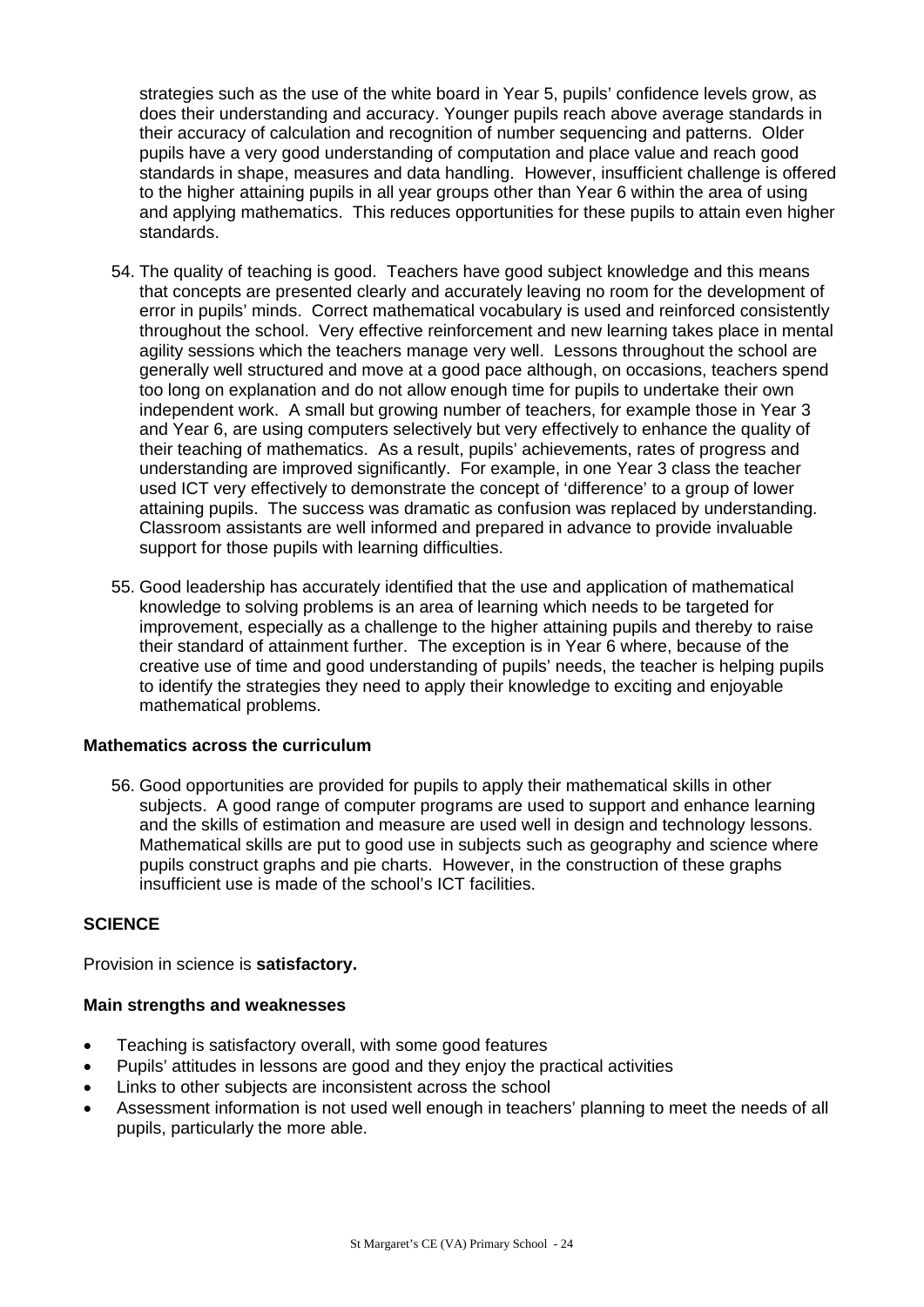# **Commentary**

- 57. Standards attained by pupils in Year 2 and Year 6 match those expected for their ages and their achievement is satisfactory.
- 58. Most teachers use their good subject knowledge to plan a range of practical activities that satisfactorily develop pupils' enquiry skills. As a result, pupils have a secure scientific knowledge, they use a suitable range of technical vocabulary and develop appropriate skills for making predictions and carrying out a fair test. Where teaching is good, effective questioning helps pupils use what they already know to extend their thinking skills as, for example, in the Year 6 lesson on reversible and irreversible changes using a variety of substances. In most lessons teachers explain clearly what they expect pupils to find out and they prepare and organise resources well to support learning. However, planning does not effectively ensure that all pupils learn as well as they can, especially the more able pupils. Follow up activities often lack appropriate challenge, and there is insufficient coverage of some aspects of the subject for older pupils. Investigative work is sometimes too teacher directed, with too few opportunities for pupils to organise their own work or to show initiative when recording their findings. The whole afternoon session allocated to science teaching is too long in the format that it is at the moment. As a result, pupils' lose interest and concentration, especially during non-practical lessons. This was confirmed in discussion with pupils. However, in most lessons pupils show good attitudes to their work and enjoy the practical activities. They work well collaboratively, sharing resources sensibly, discussing ideas and considering the opinions of others.
- 59. Links with other subjects are inconsistent across the school. Older pupils use their literacy and numeracy skills satisfactorily to record their work, but the over-dependence on worksheets in Year 2 limits pupils' opportunities to apply these skills. However, the variety of recorded work in the Year 3 classes incorporates these and ICT skills well and this impacts positively on pupils' achievement. Younger pupils' work on healthy eating and the safe use of medicines contributes well to their personal, social and health education. However, discussions with pupils and work in their books indicate that ICT and non-fiction books are not used as well as they could be to research scientific information.
- 60. Leadership and management are satisfactory. The co-ordinator has analysed test and assessment results to identify any weaknesses and to target pupils needing extra support. However, recently introduced monitoring systems have not had sufficient time to impact on the quality of teaching and learning. Systems to track pupils' progress over time are not rigorous enough. Assessment information is not used well enough to inform teachers' future planning or to ensure that the more able pupils are appropriately challenged. Teachers' written marking does not always provide sufficient guidance to pupils about how well they have achieved or how they might improve their work. However, these are areas for improvement that the co-ordinator has already identified in his current action plan. The good use of resources, of the school and local environment and of visits such as those to Jodrell Bank and the annual residential fieldtrip, positively enhance pupils' scientific learning.

# **INFORMATION AND COMMUNICATION TECHNOLOGY**

Provision for information and communication technology is **good**. Substantial improvements have been made since the previous inspection in respect of resources, curriculum and leadership. These improvements have led to good teaching and learning and a rise in standards which, by the end of the juniors, are above average.

- Teachers have improved their own skills and knowledge in order to teach the subject effectively.
- Standards are good by the end of Year 6.
- Pupils learn ICT skills systematically.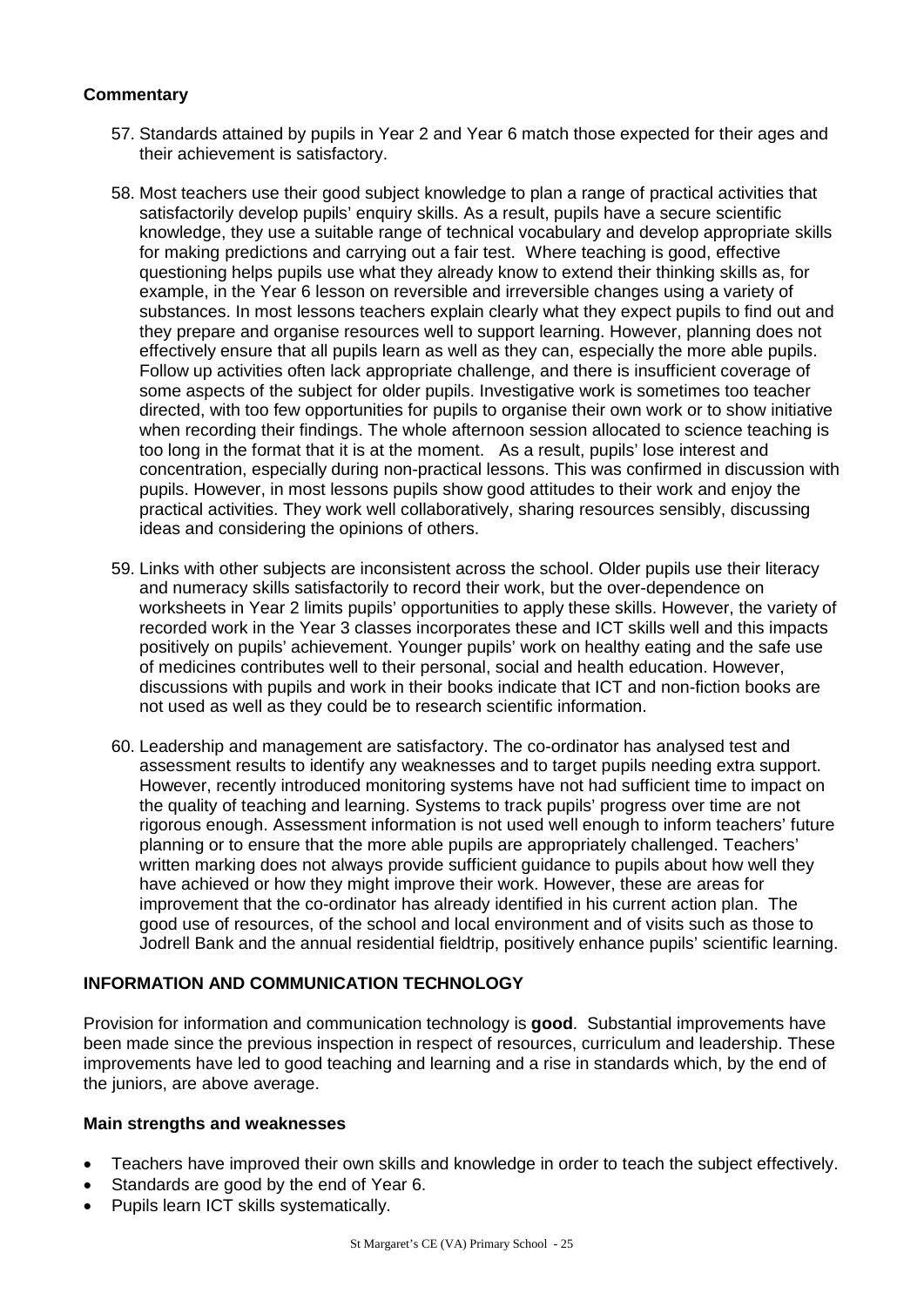Leadership is good with a clear view of where developments are required.

# **Commentary**

- 61. By the end of the Year 2 pupils' attainment is average and achievement is satisfactory. Pupils use painting programs as a context through which to develop their computer skills and mouse control. They can open and close programs and most know how to save their work. They prepare text for a range of subjects. For example, Year 2 pupils produced informative accounts on the Great Fire of London. By the end of Year 6 levels of attainment and pupils' achievement are above average.
- 62. The quality of teaching has improved since the time of the last inspection. Teaching is now good. ICT lessons are taught with confidence to develop the skills laid down by the school's programme of work. They also create many opportunities for pupils to apply these skills to ongoing work within the classroom. As a result, pupils are beginning to develop their skills in a well structured and systematic order and are learning to apply them in meaningful ways.
- 63. Pupils are confident users of presentation and word processing programs and use these to present their work in a range of appropriate styles and layouts. For example, Year 4 pupils combine text and graphics to create their own newspaper articles and Year 6 show high levels of skill in their creations of multi-media presentations. These skilfully incorporate visual images, static and moving text accompanied by music and sounds which have been carefully selected to reflect the theme of each topic. Pupils know how to use spreadsheets. They can transfer and use these skills in meaningful ways. For example they have developed a complex but effective and very efficient system for their own 'Tourist Board' that can calculate the cost of a holiday based on economy or first class air fare and accommodation within predetermined budgets. Control and monitoring are developing features in the school's provision. In these areas, pupils are developing the necessary skills through the use of a suite of well selected programs which, for example, challenge pupils to formulate instructions to replicate the sequence of traffic lights.
- 64. The school's computer suite is used very effectively by teachers and pupils. Pupils have good attitudes to the subject and respond well. The subject is well led. The subject leader has produced some useful documentation to ensure that skills, knowledge and understanding are taught in a well structured and systematic way to promote learning and raise standards of attainment.

# **Information and communication technology across the curriculum**

65. Teachers make good use of ICT to help pupils learn in other subjects. Throughout the school pupils use computers to create databases in a range of subjects and publish stories, poems and accounts of historical events. It has been used particularly well to raise boys' attainment in writing. A small but growing number of teachers, for example those in Year 3 and Year 6, are using computers selectively but very effectively to enhance the quality of their own teaching in English, mathematics and history. As a result, pupils' interest, achievements, rates of progress and understanding are improved significantly.

# **HUMANITIES**

- 66. Insufficient evidence was available during the inspection to make a judgement on provision in **history** and **geography**; these subjects were, therefore, sampled.
- 67. In **history** two lessons were observed. In a Year 3 class pupils analysed text on 'wining and dining' at the time of the Ancient Greeks. This activity promoted early use of secondary sources and developed pupils' literacy skills well. The lesson also contributed effectively to the creativity project in which this class is involved and provided effective cross-curricular links. In a Year 6 class, excellent teaching enabled pupils to achieve very well. The teacher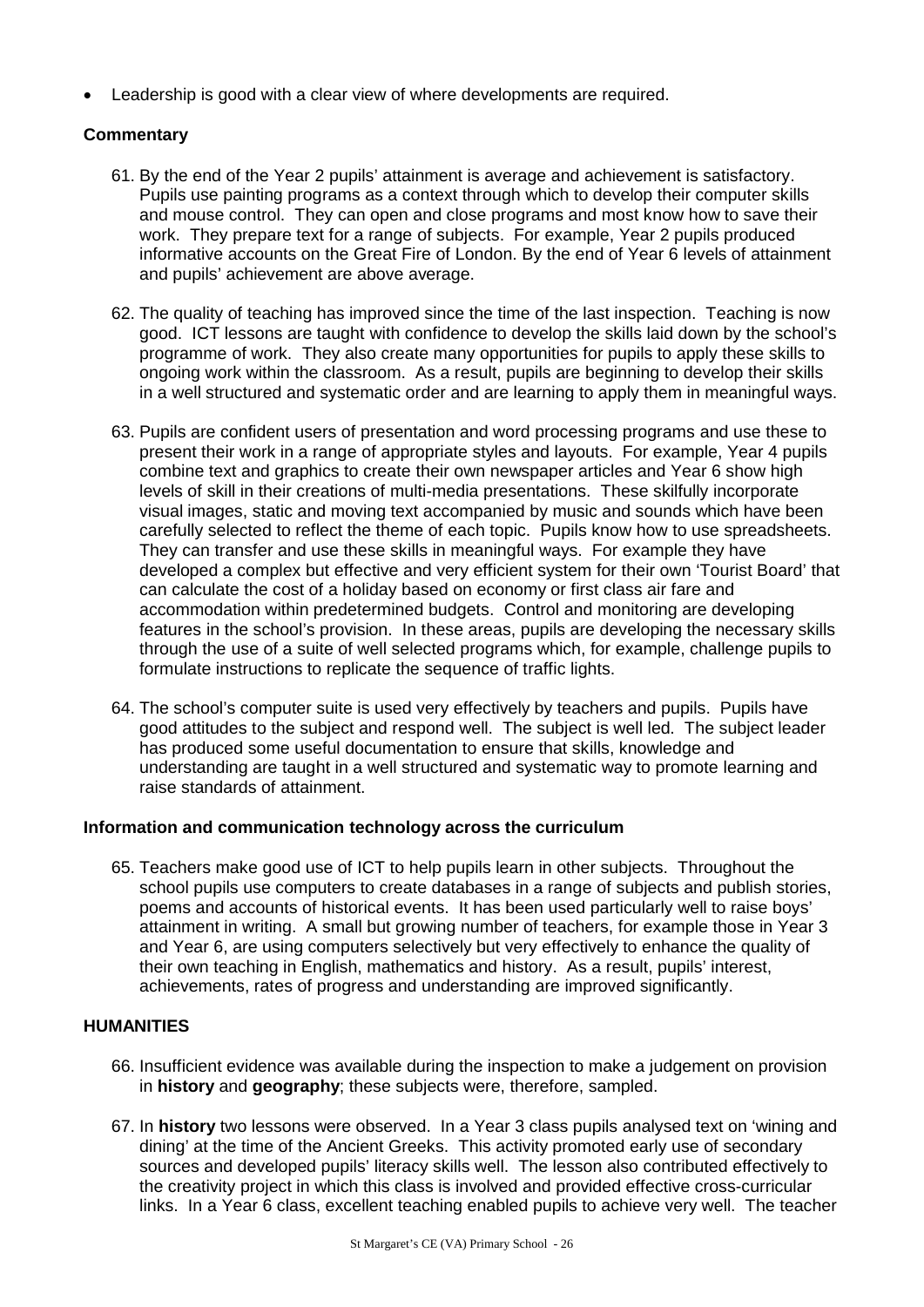used an excellent range of primary source material, such as video footage of actual events in World War 2 to stimulate pupils' interpretation of facts. Pupils recorded their views of an event from both the German and English perspective; this was a very good task as it challenged all pupils to consider bias in account writing as well as to develop further their very good writing skills.

68. In **geography**, no lessons were observed. Documentation available shows that the coordinator has worked hard to review and update curriculum information.

# **CREATIVE, AESTHETIC, PRACTICAL AND PHYSICAL SUBJECTS**

- 69. Insufficient evidence was available during the inspection to make judgements on provision in **art and design** or in **music**; these subjects were, therefore, sampled.
- 70. In **art and design** no lessons were seen. From checking the guidelines, teachers' planning and the work on display it is evident that the pupils are given opportunities to use a range of media. These include paint, various drawing materials, printing, textiles and paper sculpture. For example, the pupils in Year 1 tear, curl, twist, pleat and cut paper to create paper sculptures. In Year 5, the pupils use sketching pencils, pastels or paint to record their close observation of a still life composition. Pupils are taught about the work of known artists and use their work as a stimulus for their own. For example, in Year 4, pupils used the work of Salvador Dali to create surreal images by printing with fabric, string and wood.
- 71. In **music** two lessons were observed that were taught by visiting teachers from the local authority's advisory service. Both lessons were of high quality. In Year 3, the class teacher worked well with the visiting teacher to promote and extend pupils' learning as part of the creativity project, using music as a vehicle and at the same time promoting pupils' interest in history. In Year 6, pupils had the opportunity to share their musical knowledge and expertise by composing a short piece and playing to their classmates. Both the class teacher and visiting teacher worked very well with the children to encourage their participation and enjoyment.

# **DESIGN AND TECHNOLOGY**

Provision in design and technology is **satisfactory.**

#### **Main strengths and weaknesses**

- Teachers plan work to build up pupils' skills progressively
- Pupils experience the compete design, make and evaluate process
- Pupils' attitudes to learning are good
- There are good links to literacy and numeracy
- The end of unit assessment and pupils' level of achievement are not as closely linked as they should be.

# **Commentary**

72. Standards in design and technology are in line with national expectations for pupils aged seven and eleven, which is similar to those found at the last inspection. Teachers have taken the time to check on the content of the curriculum as a whole and this results in teachers covering the full design, make and evaluate process ensuring that there is a balance across the subject. Teachers' planning takes account of what pupils have covered previously and therefore the teachers are able to plan to build on what pupils have already attained. This ensures satisfactory progress for the pupils and generally results in pupils achieving to their potential.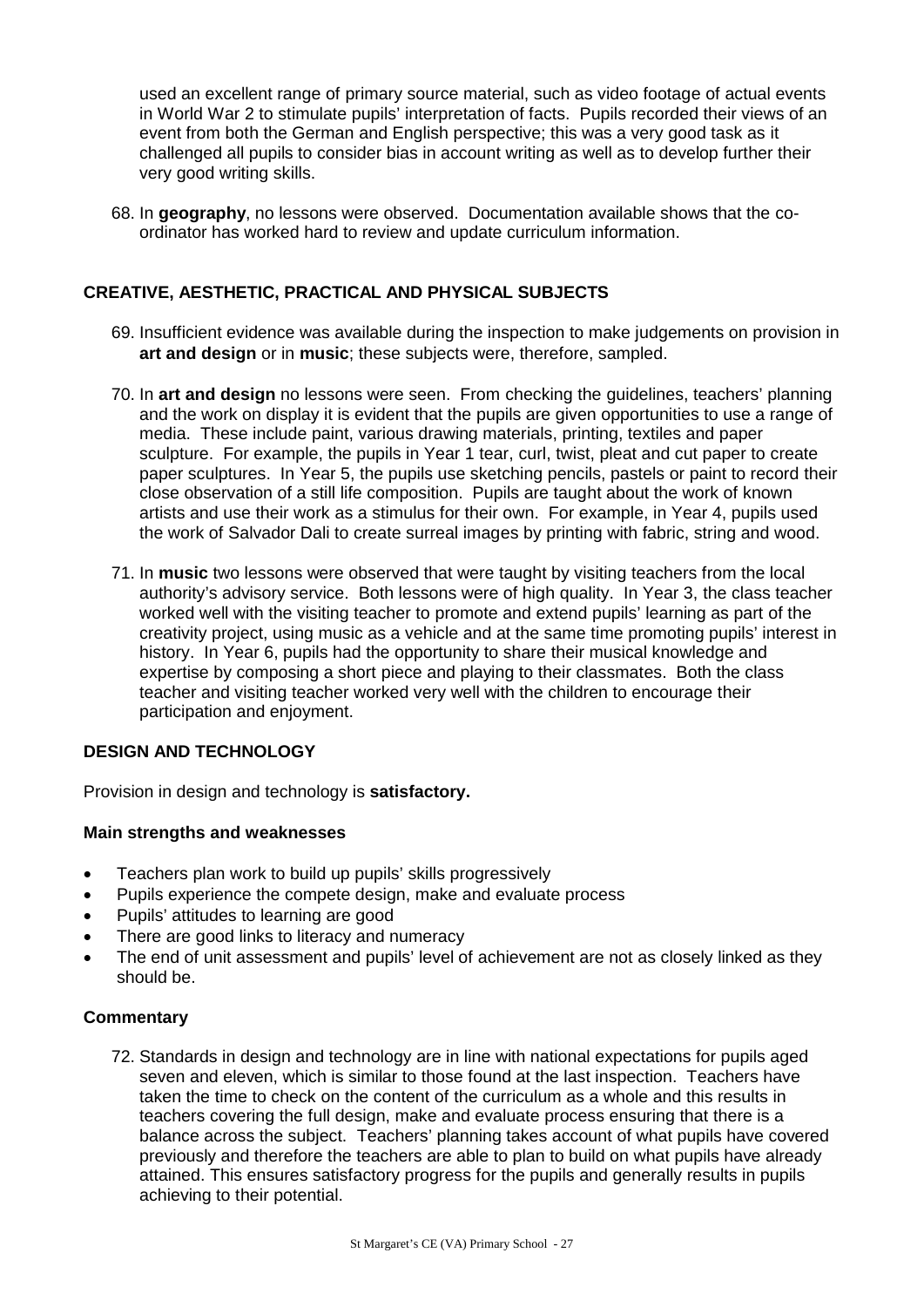- 73. Account is given to developing pupils' skills, knowledge and understanding in designing, making and evaluating. The pupils in Year 6, for example, had carried out extensive research on a project based on 'slippers' before designing a pair of slippers. This process enabled them to make realistic designs that took account of friends' and family preferences of materials. In a good Year 2 lesson the pupils were actively involved in making moving vehicles using their labelled designs as a guide. The teacher was well planned and organised the resources effectively to allow all pupils to achieve well. Pupils with learning difficulties were very supported by two teaching assistants. The lesson effectively developed pupils' knowledge of materials and components, such as axles and wheels. Teachers make assessments of pupils' progress at the end of each unit of study and the information gained is used to help plan the next steps in learning. The school is aware that this could be developed further to provide a closer link with pupils' levels of achievement.
- 74. Appropriate emphasis is given to developing pupils' skills in joining materials. Pupils experience different ways of joining paper, card, wood and fabric. The pupils in Year 4, for example, effectively join pieces of card to make fixed and moving pivots to make a mechanism for a pop-up book.
- 75. Because the activities are interesting and learning is made fun, pupils respond very positively, showing enjoyment in their work. They show good skills of co-operation when they work in pairs or groups; their behaviour is good which enables them to concentrate and work at an appropriate rate. Pupils' very positive attitudes contribute greatly to their learning. Teachers value pupils' contributions and the pupils have the confidence to ask questions and to make mistakes without fear of rebuke.
- 76. Pupils make good use of their literacy and numeracy skills in design and technology, in labelling and annotating designs, for example, and when they write an evaluation of the finished product. Younger pupils use their mathematical skills when measuring the length of piece of dowel for an axle.and older pupils explore the nets of cubes and cuboids when they disassemble boxes for a packaging project. The subject is well managed.

# **PHYSICAL EDUCATION**

Provision in physical education is **satisfactory.**

# **Main strengths and weaknesses**

- A clear progression in the development of skills and movements was seen in most lessons
- Pupils have limited opportunities to evaluate each other's work
- Pupils have good attitudes to the subject
- Accommodation is used well.

# **Commentary**

- 77. Standards attained by pupils in Year 2 and Year 6 match those expected for their ages and achievement is satisfactory. All aspects of the subject including swimming are adequately covered during the year.
- 78. Teaching and learning are satisfactory overall. Where teaching is good the teachers use their secure knowledge of the subject to prepare sequences of progressively demanding activities that engage pupils' interest and promote good levels of concentration and perseverance. Appropriate emphasis is placed on warm up activities and most pupils control their movements satisfactorily in terms of space, direction, speed and levels. These activities link well to science and health education lessons as pupils competently explain the effect that exercise has on the body. Teachers' clear explanations and demonstrations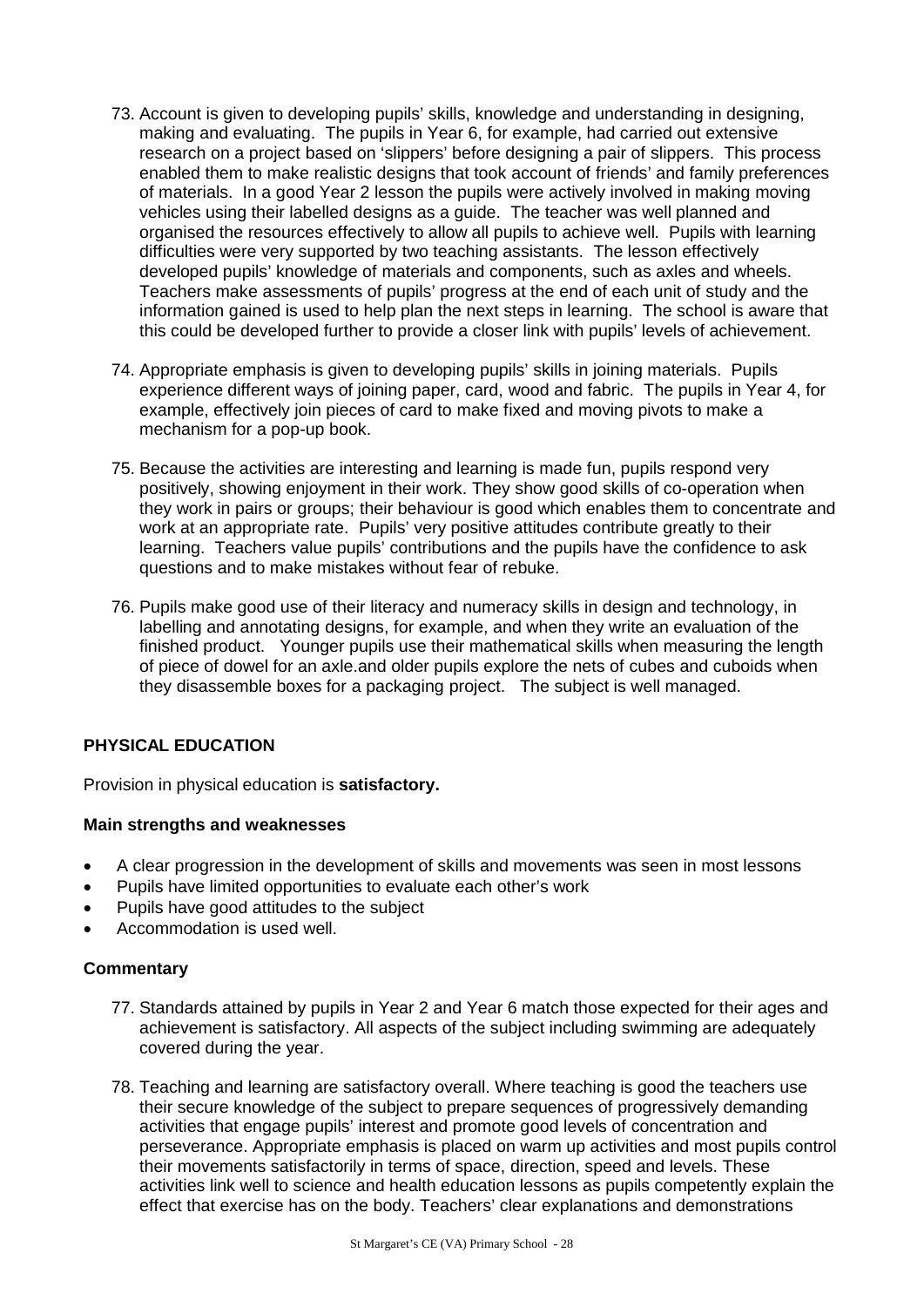ensure that pupils are clear about their learning. They respond well by working sensibly in pairs or groups, as seen in the Year 6 dance lesson, sharing equipment and taking turns. However, teachers do not consistently encourage pupils to identify good techniques in their demonstrations, for example in gymnastics and games in order to use them to improve their own work. This restricts pupils' progress as they are not clear about what they need to strive for in order to improve. Good relationships and class management promote good behaviour in lessons and help maintain a safe environment.

- 79. Provision is appropriately enhanced by a satisfactory range of after school clubs, although these are not always well attended, by the participation in inter-school sporting competitions and by the annual residential visit for older pupils, all which contribute positively to developing pupils' physical and personal skills. However, few opportunities are provided to develop pupils' physical skills through the expertise of outside coaches or sports representatives, or through daily playtime activities.
- 80. Leadership and management are underdeveloped. The co-ordinator is new to the post and has not yet had time to check on standards or on the quality of teaching and learning. Assessment and recording systems are not rigorous enough to track pupils' progress through the school and the subject action plan focuses mainly on auditing resources. However, the good indoor and outdoor accommodation and the suitable range of resources are used well to support learning.

# **PERSONAL, SOCIAL AND HEALTH EDUCATION AND CITIZENSHIP**

Provision in personal, social and health education and citizenship is **satisfactory.**

#### **Main strengths and weaknesses**

- There is a good range of opportunities, both during and outside the normal school day, to develop this area of learning
- Pupils show a growing confidence to share their ideas, opinions and feelings.

# **Commentary**

81. The recently introduced scheme of work provides for the continuous development of pupils' awareness of citizenship, healthy and safe lifestyles and personal growth and relationships. This includes teaching pupils about sex and relationships, the dangers of drug abuse and racial equality. Learning in this subject is promoted satisfactorily across most areas of the curriculum and PSHCE lessons and circle time activities provide pupils with appropriate opportunities to discuss and resolve matters of importance or concern to them. Pupils also have a say in the running of the school through the school council. The satisfactory range of after school clubs, the annual residential visit for older pupils, and visits and visitors to the school further enhance pupils' personal development and give them a good understanding of citizenship. This is also promoted through, for example, visits to a local residential home and through pupils' awareness of those less fortunate than themselves as they collect money to support local and national charities. Leadership and management are satisfactory. The co-ordinator is new to the role but is very enthusiastic, with a clear sense of direction for this subject. However, it is too early to assess how the recent innovations are impacting overall on standards and pupils' achievement.